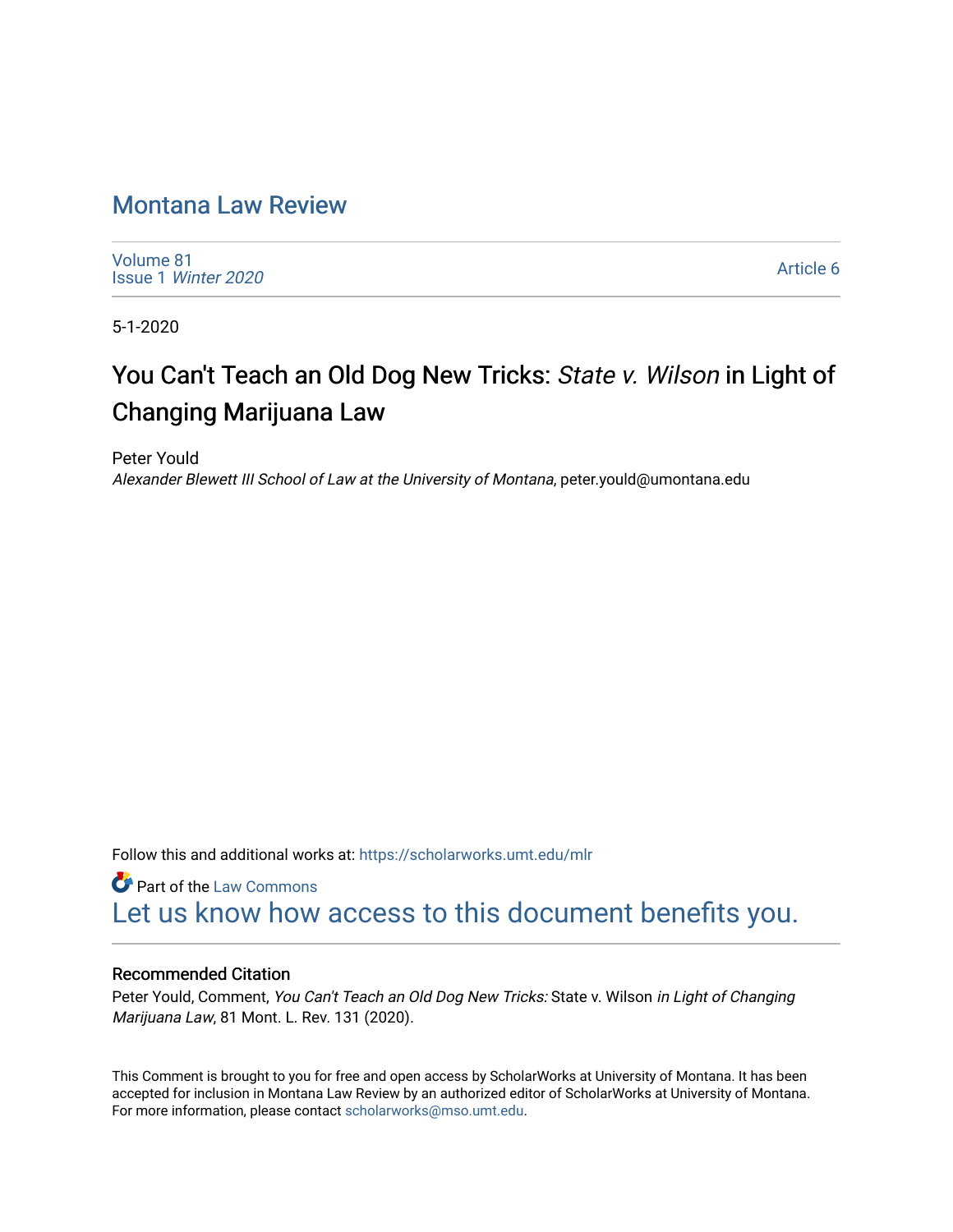## **YOU CAN'T TEACH AN OLD DOG NEW TRICKS:** *STATE V. WILSON* **IN LIGHT OF CHANGING**

#### **Peter Yould**\*

**MARIJUANA LAW**

#### I. INTRODUCTION

In Montana, while the Highway Patrol's stated mission is "safeguarding the lives, property, and constitutional rights of people traveling the ways of our State,"1 every day, officers initiate traffic stops which place them in a position to infringe the very constitutional rights they purport to uphold. Granted, people put their health, safety, and welfare at risk by driving on our nation's highways, and highway patrol officers are charged with protecting those drivers by enforcing civil and criminal laws, providing emergency response, and educating the community.2 However, both the United States and Montana Constitutions protect against unreasonable searches and seizures, and these protections impose limitations on the permissible scope of police conduct.3

*State v. Wilson*4 illustrates a failed attempt to safeguard the constitutional rights of the people during the attempted enforcement of criminal law. There, a highway patrol officer pulled a vehicle over for expired registration before impermissibly expanding the traffic stop into a drug investigation involving the use of a drug-detection canine5 that, according to the Montana Supreme Court, violated Johnathan Wilson's constitutional right to be free from unreasonable searches and seizures.

<sup>\*</sup> Student, Alexander Blewett III School of Law at the University of Montana, J.D. candidate 2021. Thank you to my wife Audrey for recognizing my strengths when I struggle to see them. Thank you to my parents and family for supporting me over the years, especially through the challenging times that have graced me with a unique perspective to comment on the matters discussed in this paper. Thank you to the Montana Law Review, specifically Co-Editor-in-Chief, Riley Wavra, for the informative feedback and Faculty Advisor, Professor Anthony Johnstone, for the guidance and insight during the writing process.

<sup>1.</sup> Montana Dep't of Justice, *About MHP- Mission and Values*, MONTANA HIGHWAY PATROL (last visited Jan. 11, 2020), https://perma.cc/9KX9-3XS5.

<sup>2.</sup> Montana Dep't of Justice, *Recruitment: Duties of a Patrol Trooper*, MONTANA HIGHWAY PA-TROL (last visited Jan. 11, 2020), https://perma.cc/Q2C4-YGGC.

<sup>3.</sup> U.S. CONST. amend. IV; MONT. CONST. art. II, § 11.

<sup>4. 430</sup> P.3d 77 (Mont. 2018).

<sup>5.</sup> This comment uses the term "drug-detection canine" to refer to a canine trained to detect illicit drugs. Courts and commentators have used other terms interchangeably including drug sniffing dog, drug detection dog, canine unit, K-9, and canine. The term drug detection canine is defined such that it excludes canines trained for rescue purposes and canines trained to detect explosives.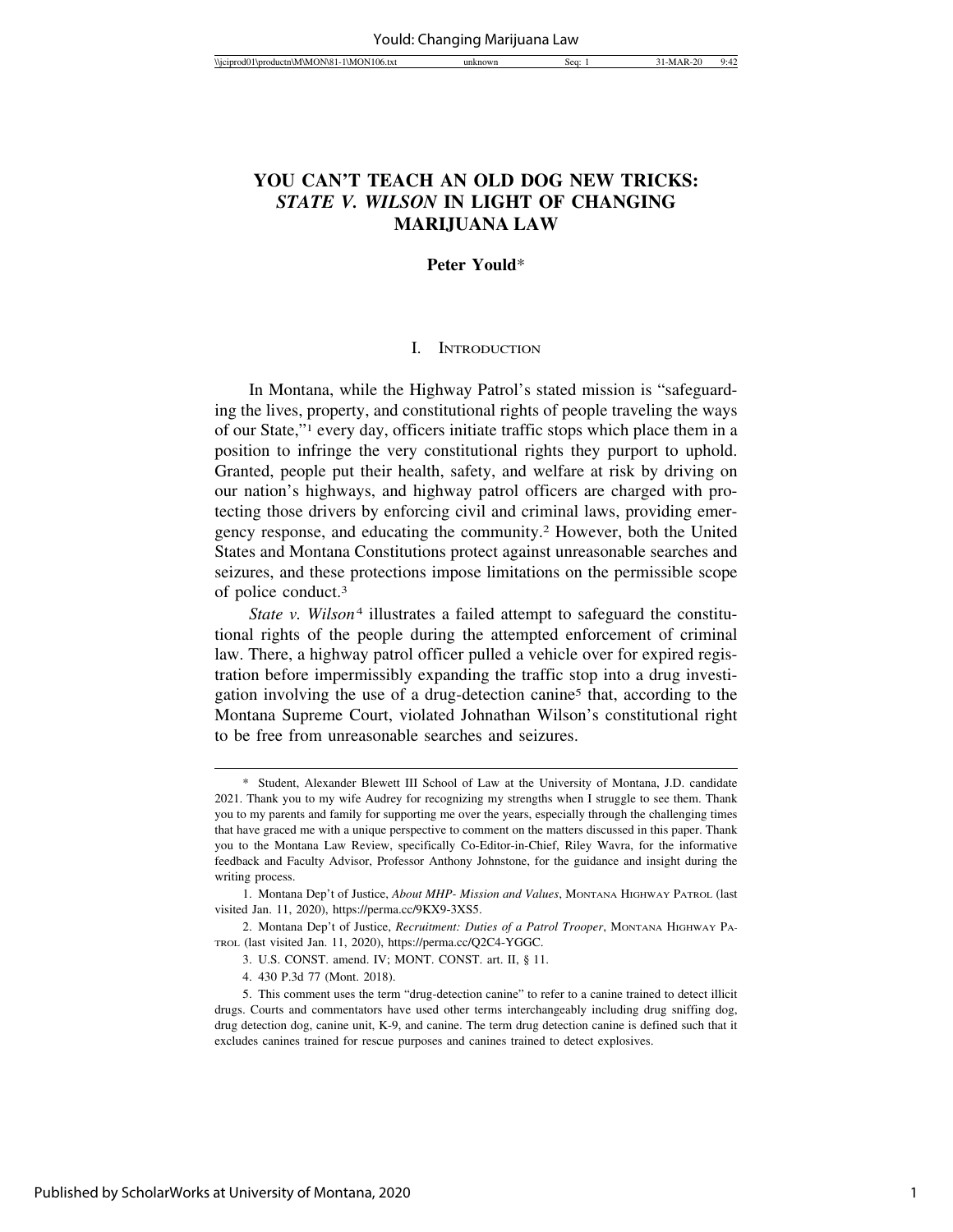This comment first discusses the current scope of the federal and state constitutional rights to be free from unreasonable searches and seizures before analyzing the Montana Supreme Court's holding in *Wilson*. This comment takes a prospective look at the use of drug-detection canines in a nation with ever evolving marijuana policies. Specifically, Section II discusses the constitutional protections against unreasonable searches and seizures as applied to use of drug-detection canines. Section III relays the facts and procedure of *Wilson*, followed by a summary of the holding and dissent.

The substantive analysis of *Wilson* rests in Section IV, where this comment agrees with the Montana Supreme Court's holding that the officer lacked the particularized suspicion necessary to deploy a drug-detection canine, but argues that in light of Montana's Medical Marijuana Act, the defense should have questioned the continued validity of the particularized suspicion standard as applied to the use of drug-detection canines. Ultimately, this comment suggests that the Montana Supreme Court should require an officer to show probable cause, prior to initiating the use of a drugdetection canine for the purposes of uncovering marijuana. In the alternative, this comment suggests that an officer be required to demonstrate factual support that the individual or place to be searched contains drugs in violation of state law. Finally, this comment suggests that the Montana Highway Patrol, instead of relying on judicial action, could refrain from using drug-detection canines trained to detect marijuana.

#### II. CONSTITUTIONAL PROTECTIONS FROM UNREASONABLE SEARCHES AND SEIZURES

The framers of the United States Constitution enumerated the people's right to be free from unreasonable searches and seizures. The Fourth Amendment provides:

The right of the people to be secure in their persons, houses, papers, and effects, against unreasonable searches and seizures, shall not be violated, and no Warrants shall issue, but upon probable cause, supported by Oath or affirmation, and particularly describing the place to be searched, and the persons or things to be seized.6

The Montana Constitution's provision against unreasonable searches and seizures utilizes nearly identical language as the Fourth Amendment of the United States Constitution.7 However, the Montana Supreme Court has

<sup>6.</sup> U.S. CONST. amend. IV.

<sup>7.</sup> MONT. CONST. art. II, § 11 ("The people shall be secure in their persons, papers, homes and effects from unreasonable searches and seizures. No warrant to search any place, or seize any person or thing shall issue without describing the place to be searched or the person or thing to be seized, or without probable cause, supported by oath or affirmation reduced to writing").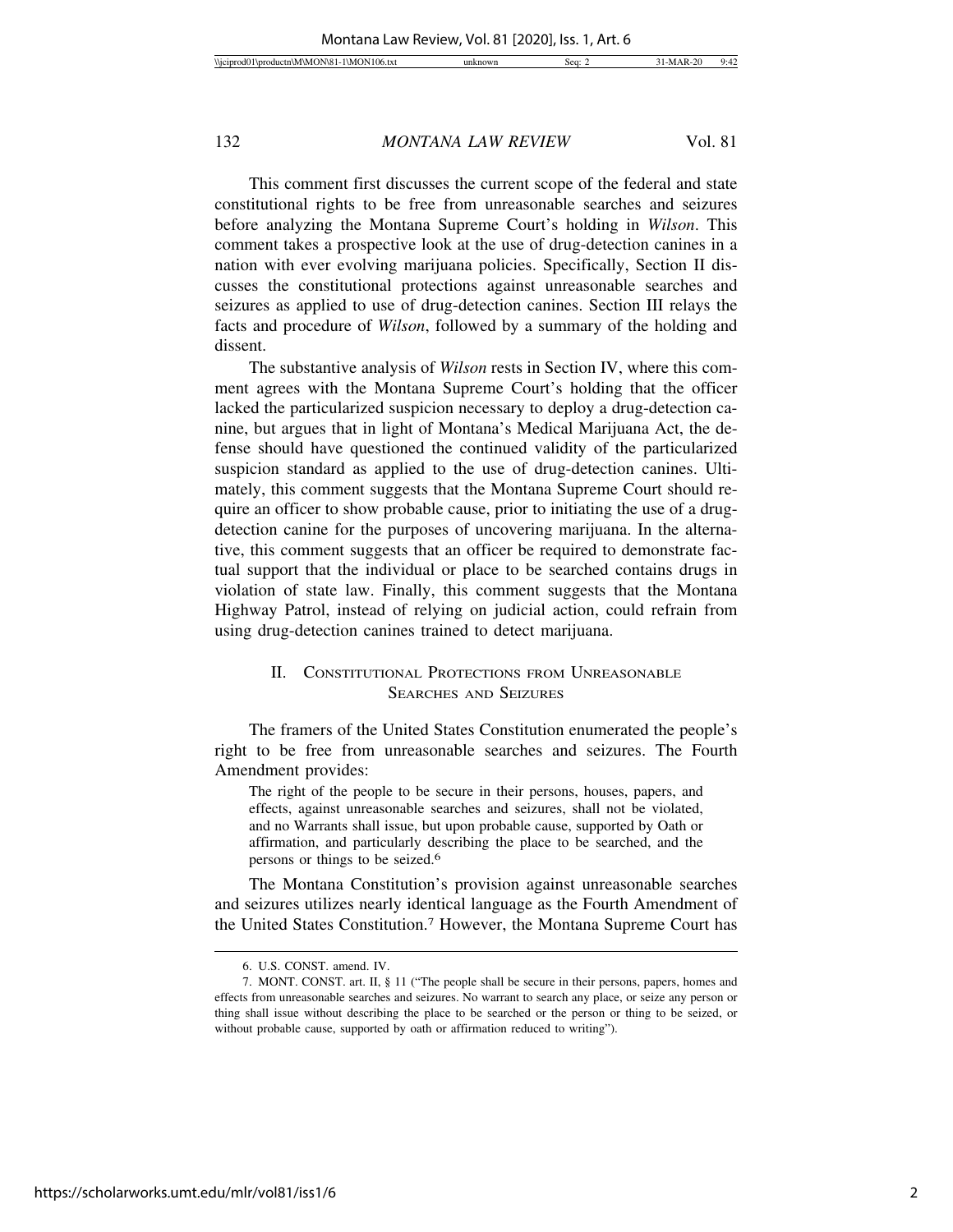consistently held that certain searches which are reasonable under the United States Constitution may nevertheless be unreasonable under the Montana Constitution.8 That is, the Montana Constitution provides greater protections against unreasonable searches than the United States Constitution.9 The Montana Supreme Court relies on two distinct rationales for affording greater protections against government searches than the United States Constitution: (1) Montana's constitution, unlike the United States Constitution, enumerates an individual right of privacy;<sup>10</sup> and (2) Montana's constitution is a source of authority distinct from the United States Constitution.<sup>11</sup>

Specifically, the Montana Constitution provides: "the right of individual privacy is essential to the well-being of a free society and shall not be infringed without the showing of a compelling state interest."12 While debating the adoption of this provision, Constitutional Convention Delegate Thomas Ask suggested that the right of privacy must yield to the state's compelling interest in conducting reasonable searches and seizures.13 Yet, Delegate Bob Campbell indicated that the right of privacy strengthens the

<sup>8.</sup> *See e.g.* State v. Sawyer, 571 P.2d 1131, 1133 (Mont. 1977); s*ee also* State v. Bullock, 901 P.2d 61, 75 (Mont. 1995); State v. Tackitt, 67 P.3d 295, 300 (Mont. 2003). However, with regards to unreasonable seizures, the Montana Constitution generally provides the same amount of protection as the United States Constitution. *See e.g.* MONT. CODE ANN. § 46-5-403 (a traffic stop may last no longer than is necessary to effectuate the purpose of the stop); *c.f.* Rodriguez v. United States, 135 S. Ct. 1609, 1614 (2015) ("[b]ecause addressing the infraction is the purpose of the stop, it may last no longer than is necessary to effectuate that purpose") (internal punctuation omitted).

<sup>9.</sup> At one point the Montana Supreme Court went so far as to hold that the right of privacy and the search and seizure provisions extended to infringements by not only law enforcement officers, but private individuals as well. State v. Helfrich, 600 P.2d 816, 817–19 (Mont. 1979) (holding the defendant's neighbor's conduct of collecting a sample of marijuana while trespassing upon defendant's property violated the defendant's right of privacy and right to be free from unreasonable searches and seizures) (overruled by State v. Long, 700 P.2d 153, 157 (Mont. 1985) (holding privacy protection only extends to infringements by the State)).

<sup>10.</sup> MONT. CONST. art. II, § 10; *see also Bullock*, 901 P.2d at 75.

<sup>11.</sup> *Bullock*, 901 P.2d at 75 ("states are free to grant citizens greater protections based on state constitutional provisions than the United States Supreme Court divines from the United States Constitution").

<sup>12.</sup> MONT. CONST. art. II, § 10.

<sup>13. 6</sup> MONTANA CONSTITUTIONAL CONVENTION TRANSCRIPT 1852–53 (1979) [hereinafter CONSTI-TUTIONAL CONVENTION TRANSCRIPT] (because the people have a right to be free only those searches and seizures that are *unreasonable*, the state has a compelling interest to conduct *reasonable* searches and seizures).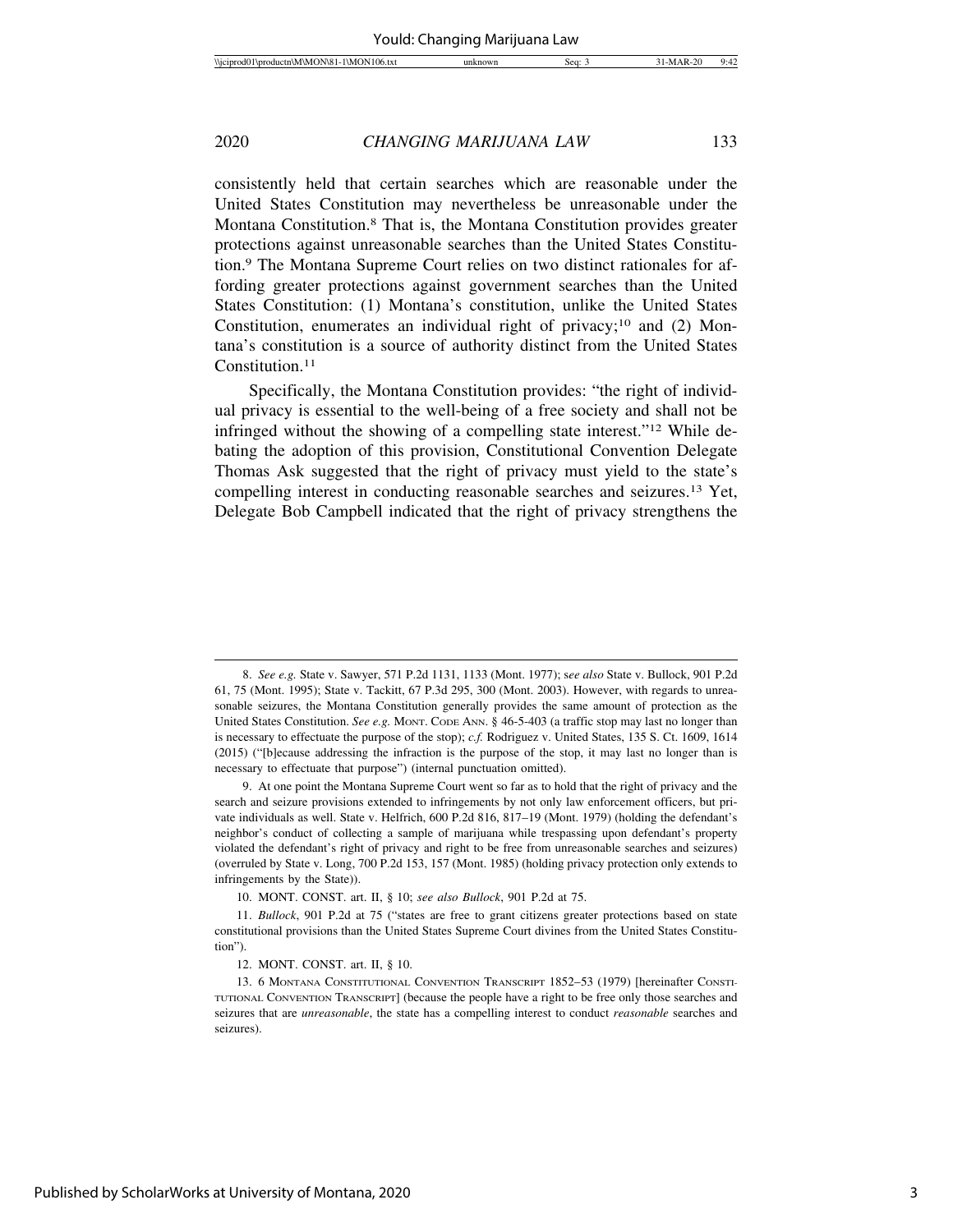protections against searches and seizures.14 The Montana Supreme Court has had to balance these competing concerns.<sup>15</sup>

The Montana Supreme Court, relying on both the right of privacy and distinct authority of Montana's Constitution, has provided greater individual protections by limiting the state's power to electronically record individuals' conversations,<sup>16</sup> to intrude on an individual's property,<sup>17</sup> to search automobiles,18 and to use drug-detection canines.19 Below, this Comment discusses the use of drug-detection canines in both the state and federal context, before discussing the development of the particularized suspicion standard.

16. State v. Solis, 693 P.2d 518, 523 (Mont. 1984) (the State's warrantless recording of defendant's conversations with an undercover agent violated the defendant's right to be free from unreasonable searches); *c.f.* United States v. Caceres, 440 U.S. 741, 750–52 (1979) (holding the government's recording of defendant's conversations without Justice Department approval did not violate any constitutional protections).

17. *Bullock*, 901 P.2d at 75–76 (interpreting Montana's right of privacy as granting greater protections than those afforded under the United States Constitution with respect to government intrusion upon the open fields surrounding private property); *c.f.* Oliver v. United States, 466 U.S. 170, 177 (1984) ("government intrusion upon open fields is not one of those 'unreasonable searches' proscribed by the text of the 4th amendment").

<sup>14.</sup> *Id.* at 1681 (at the time the Bill of Rights was amended to the United States Constitution "the search and seizure provisions were enough," but by the time Montana revised its constitution in 1972 the prevalence of "wiretaps, electronic and bugging devices, photo surveillance equipment and computerized data banks" placed Montanan's at greater risk of privacy invasion and justified strengthening protections against search and seizures by expressing the right of privacy).

<sup>15.</sup> State v. Wood, 666 P.2d 753, 754 (Mont. 1983) (internal citations and quotations omitted) ("the right of individual privacy must yield to a compelling state interest. Such compelling state interest exists where the state enforces its criminal laws for the benefit and protection of other fundamental rights of citizens"); *see also* State v. Nelson, 941 P.2d 441, 449 (Mont. 1997) (the right of individual privacy must yield to compelling state interest in conducting reasonable searches and seizures based on probable cause); *but see Bullock*, 901 P.2d at 75 (unlike under federal precedent, in Montana, officers may not search the open-fields of a person's property because Montana's expressed individual right of privacy "grants rights beyond that inferred from the United States Constitution").

<sup>18.</sup> State v. Sawyer, 571 P.2d 1131, 1134 (Mont. 1977) ("non-investigative inventory searches of automobiles without warrants must be restricted to safeguarding those articles which are within plain view of the officers vision"); *c.f.* South Dakota v. Opperman, 428 U.S. 364, 375–76 (1976) (a noninvestigative inventory search of automobile without a warrant which went beyond articles in plain view was reasonable under Fourth Amendment); *see also* State v. Elison, 14 P.3d 456, 468–71 (Mont. 2000) (holding no automobile-exception exists in Montana and requiring probable cause and presence of some other well-established exception, such as plain-view, search incident to arrest, or exigent circumstances); *c.f.* Collins v. Virginia, 138 S. Ct. 1663, 1670 (2018) (under federal law the search of an automobile does not need a warrant if an officer: (1) has lawfully stopped a vehicle; and (2) has probable cause to believe the vehicle contains evidence of a crime); *see also* Carroll v. United States, 267 U.S. 132, 149 (1925).

<sup>19.</sup> State v. Tackitt, 67 P.3d 295, 300–01 (Mont. 2003).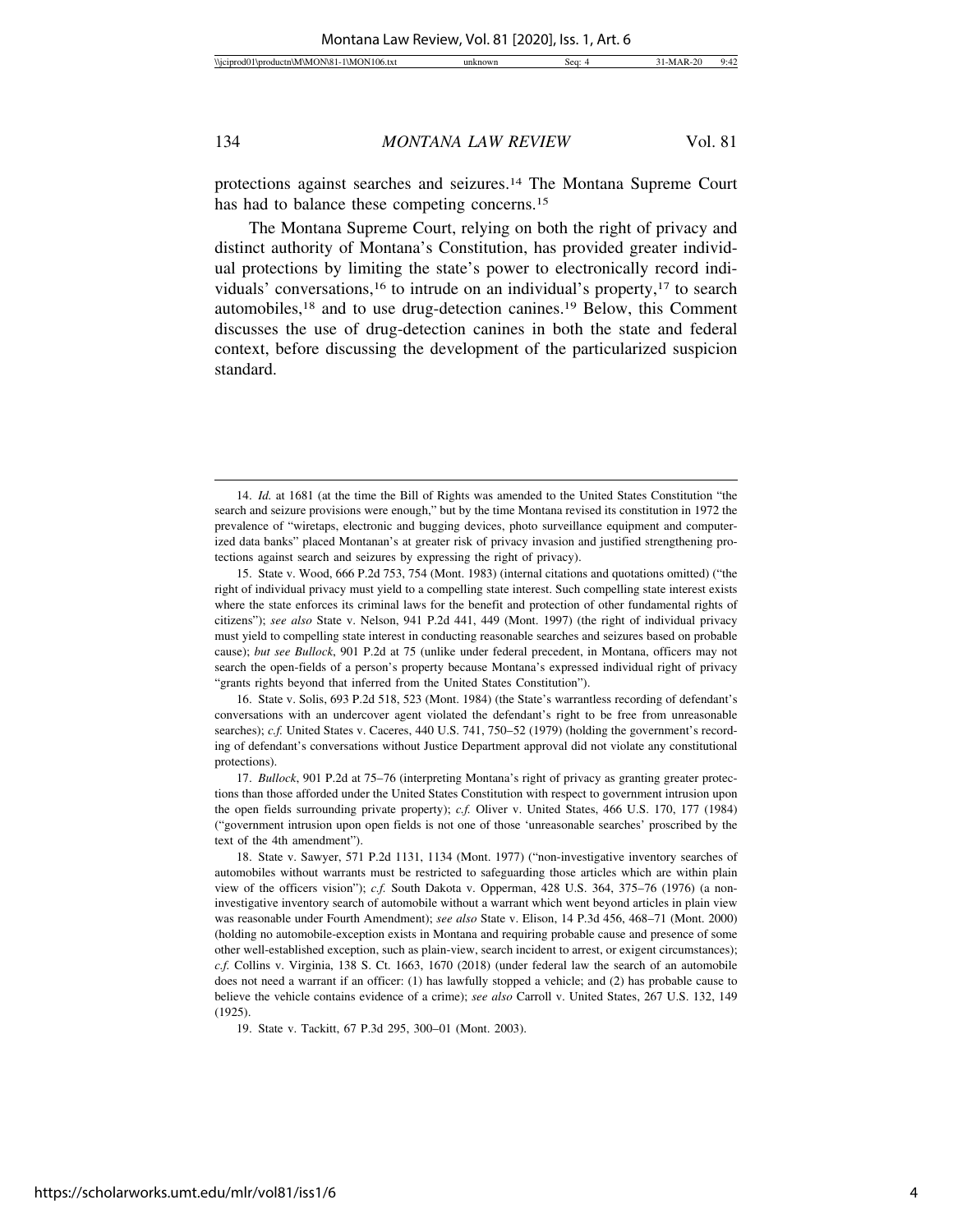#### *A. Use of Drug-detection Canines: Federal Case Law*

The Fourth Amendment only applies when the government conducts searches or seizures.<sup>20</sup> Therefore, much police work falls outside the reach of this constitutional protection. The initial question of constitutional analysis is whether the right to be free from unreasonable searches and seizures extends to the circumstances at issue. Specifically, did the police conduct a "search?" Did the police conduct a "seizure?" If the answers to both these questions are no, then Fourth Amendment protections are not implicated. If the answer to either of these questions is yes, then a court must determine, based on the facts and circumstances, whether the search or seizure at issue was unreasonable.

#### *1. Seizures in Order to Allow a Drug-Detection Canine to Sniff*

Government conduct constitutes a seizure if it either interferes with a person's possessory interest in property,21 or restricts a person's freedom of motion such that a reasonable person would not feel free to leave.22

For example, if an officer, in order to allow a drug-detection canine to sniff the exterior of an individual's luggage, takes control of the luggage, such that the individual does not retain possession of the luggage, the officer has effectuated a seizure within the meaning of the Fourth Amendment.23 Alternatively, when an officer stops an individual driving a vehicle, even for a simple traffic violation, such that a reasonable person in that situation would not feel free to leave, the officer has seized that individual.24 Once a court determines a seizure occurred, the next analytic step is determining whether that seizure was reasonable.

Regardless of whether the officer seized the individual person or the individual's property, a critical limitation on seizures remains—duration.25 In *United States v. Place*, the United States Supreme Court held as unreasonable a seizure in which the officers detained the individual's luggage for ninety minutes and transported it to another airport in order to allow a drugdetection canine to sniff the exterior of the luggage.26 Similarly, in *Rodriguez v. United States*, an officer stopped a vehicle for a traffic violation,

<sup>20.</sup> Tracy Maclin, *The Fourth Amendment on the Freeway*, 3 RUTGERS RACE & L. REV. 117, 131 (2001).

<sup>21.</sup> Soldal v. Cook Cty, 506 U.S. 56, 63 (1992) (seizure of property occurs "where there is some meaningful interference with an individual's possessory interests in that property").

<sup>22.</sup> Terry v. Ohio, 392 U.S. 1, 19, n.16 (1968).

<sup>23.</sup> United States v. Place, 462 U.S. 696, 708 (1983).

<sup>24.</sup> Maclin, *supra* note 20, at 144–45; s*ee e.g.* Rodriguez v. United States, 135 S. Ct. 1609, 1613 (2015) (finding Rodriguez was not "free to leave").

<sup>25.</sup> *Place*, 462 U.S. at 709.

<sup>26.</sup> *Id.* at 699, 709–10.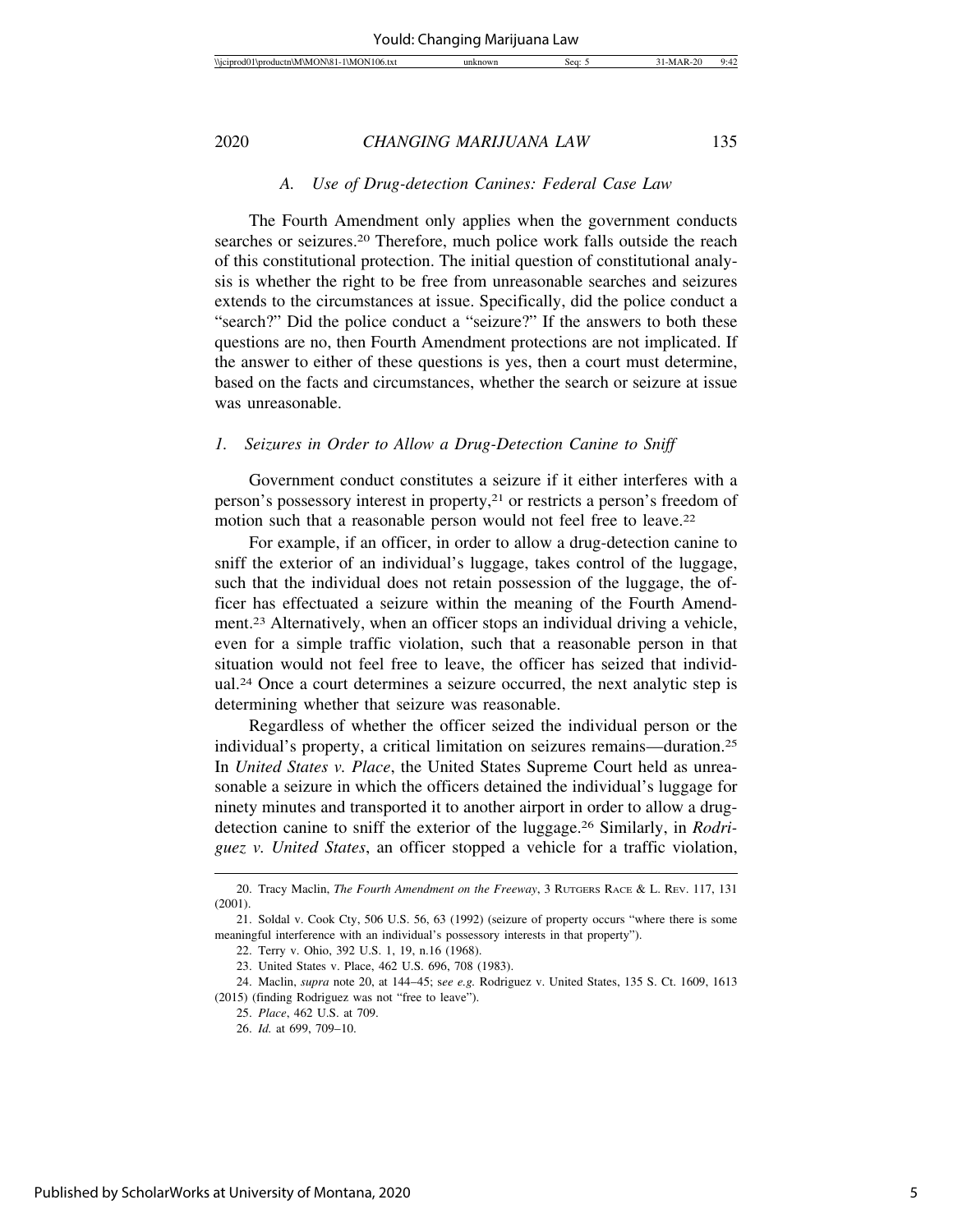issued a traffic citation, then, without first identifying any objective indications of criminal activity, prolonged the stop to allow a drug-detection canine to sniff the exterior of the vehicle.27 Because the officer's use of the drug-detection canine prolonged the traffic stop beyond the time reasonably required to complete the stop's purpose, the United States Supreme Court held the seizure to be unreasonable.<sup>28</sup> While other factors, such as an officer's failure to inform the individual of how long the property will be seized and where it will be taken, make it more likely that the seizure is unreasonable, a lengthy duration of a seizure is sufficient for a court to hold a seizure to be unreasonable.29

#### *2. When Does the Government's Use of Drug-Detection Canines Constitute a Search?*

Government conduct constitutes a search if the government either: (1) physically trespasses on an individual's person, papers, or effects;<sup>30</sup> or (2) intrudes on an individual's reasonable expectation of privacy.31 The first category will be referred to as physical searches while the latter will be referred to as informational searches. Physical searches, historically, were the only searches the Fourth Amendment protected against,<sup>32</sup> while informational searches later gained constitutional protections in response to public concern<sup>33</sup> of the government's increased use of wiretaps and other nonphysically intrusive investigation techniques.34 While the United States Supreme Court has expanded Fourth Amendment protections beyond physical searches to include informational searches such as wire taps and thermal imaging, it has yet to extend those protections to non-physically invasive use of drug-detection canines.

Under the United States Constitution, government use of drug-detection canines only constitutes a search if the officer or drug-detection canine

33. Or perhaps the concern of nine unelected Justices. *See supra* Tallman note 32, at 141 ("it is the responsibility of the legislative branch to adjust the balance when it comes to privacy issues").

<sup>27.</sup> *Rodriguez,* 135 S. Ct. at 1612–13.

<sup>28.</sup> *Id.* at 1616—17; *see also* United States v. Rodriguez, 799 F.3d 1222 (8th Cir. 2015) (on remand the 8th Circuit held that, under precedent at the time of the stop, the officer's seizure was reasonable).

<sup>29.</sup> *Place*, 462 U.S. at 710.

<sup>30.</sup> *See e.g.*, Florida v. Jardines, 569 U.S. 1, 5 (2013).

<sup>31.</sup> *See e.g.*, Kyllo v. United States, 533 U.S. 27, 33–35 (2001).

<sup>32.</sup> Olmstead v. United States, 277 U.S. 438, 464 (1928) (holding that wiretaps did not violate the Fourth Amendment because, "[t]here was no searching. There was no seizure. The evidence was secured by the use of the sense of hearing and that only. There was no entry of the houses or offices of the defendants"); *see also* Richard C. Tallman & Tania M. Culbertson, *2019 James R. Browning Distinguished Lecture in Law, "Holding the Delicate Balance Steady and True": The History of FISA's Grand Bargain*, 80 MONT. L. REV. 137, 140 (2019) (an informational search such as "wiretapping simply was not the kind of search against which the Fourth Amendment protect[ed]").

<sup>34.</sup> Katz v. United States, 389 U.S. 347, 353 (1967); *Kyllo*, 533 U.S. at 33—35.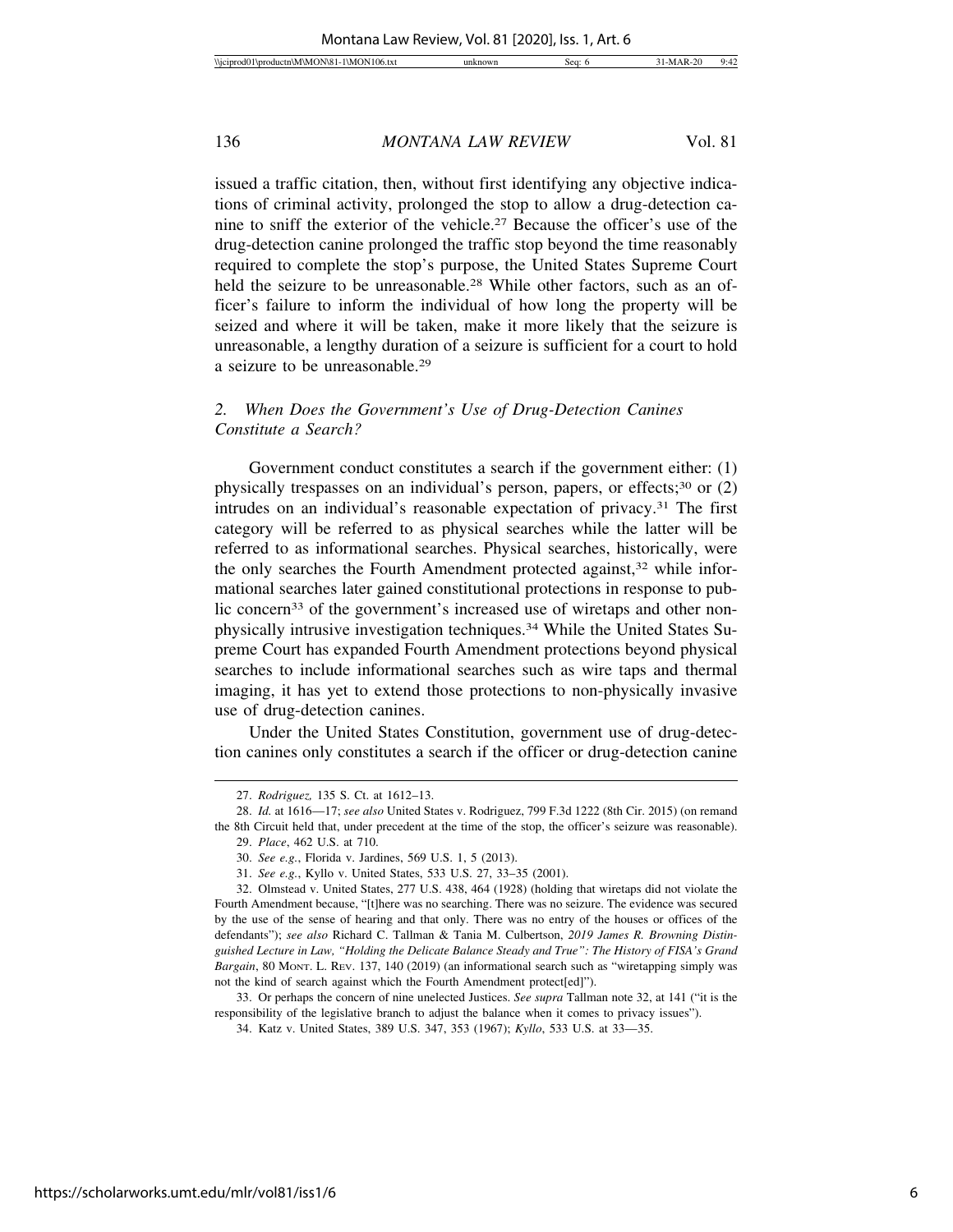| ۱۴<br>$\sqrt{C}$<br><b>Service</b><br>W<br>w | sea | o٥ | $\overline{\phantom{a}}$<br>u٠<br>. .<br>74 |
|----------------------------------------------|-----|----|---------------------------------------------|
|                                              |     |    |                                             |

physically intrudes on a person's property.35 If the officer or drug-detection canine does not physically intrude on a person's property, and the officer has not unreasonably seized the individual or the individual's property,<sup>36</sup> then the officer's use of a drug-detection canine does not violate the Fourth Amendment.37

Comparing the physical search present in *Florida v. Jardines* with the informational search present in *United States v. Place* illuminates the difference between government use of drug-detection canines which physically intrudes upon a person's property and the less invasive use of drug-detection canines to sniff the exterior of a person's property. In *Jardines*, the United States Supreme Court determined the officers' use of a drug-detection canine constituted a search because the officers, along with their drugdetection canine, physically trespassed on Jardines' porch to detect odors. Justice Scalia, writing for the majority, stated that, "[o]ne virtue of the Fourth Amendment property-rights base-line is that it keeps easy cases easy. That the officers learned what they learned only by physically intruding on Jardines' property to gather evidence is enough to establish that a search occurred."38

Whereas in *United States v. Place*, the drug-detection canine did not physically trespass into the traveler's luggage. There, because the drug-detection canine merely sniffed the exterior of the traveler's luggage and because the drug-detection canine was able to distinguish the scent of narcotics from the scent of clothing and other non-contraband items, the Court concluded the use of the drug-detection canine did not constitute a search within the meaning of the Fourth Amendment.<sup>39</sup> The United States Supreme Court, in *Place*, reasoned that since the drug-detection canine which sniffed the exterior of luggage, "disclose[d] only the presence or absence of narcotics, a contraband item," it did not intrude the traveler's reasonable expectation of privacy<sup>40</sup> and, therefore, did not constitute a search.<sup>41</sup>

<sup>35.</sup> *Jardines*, 569 U.S. at 11–12.

<sup>36.</sup> Rodriguez v. United States, 135 S. Ct. 1609, 1616–17 (2015).

<sup>37.</sup> United States v. Place, 462 U.S. 696, 706–07 (1983) (under the expectation of privacy analysis of informational searches, government use of a drug-detection canine does not constitute a "search").

<sup>38.</sup> *Jardines*, 569 U.S. at 11–12.

<sup>39.</sup> *Place*, 462 U.S. at 707.

<sup>40.</sup> A search occurs if an officer infringes on a person's reasonable expectation of privacy. Katz v. United States, 389 U.S. 347, 361 (1967) (Harlan, J., concurring) (because Katz had an "actual, subjective expectation of privacy" in the conversation, and "society [was] prepared to recognize [that expectation of privacy] as reasonable," the Fourth Amendment protected Katz from government intrusion of his private conversation).

<sup>41.</sup> *Place*, 462 U.S. at 707.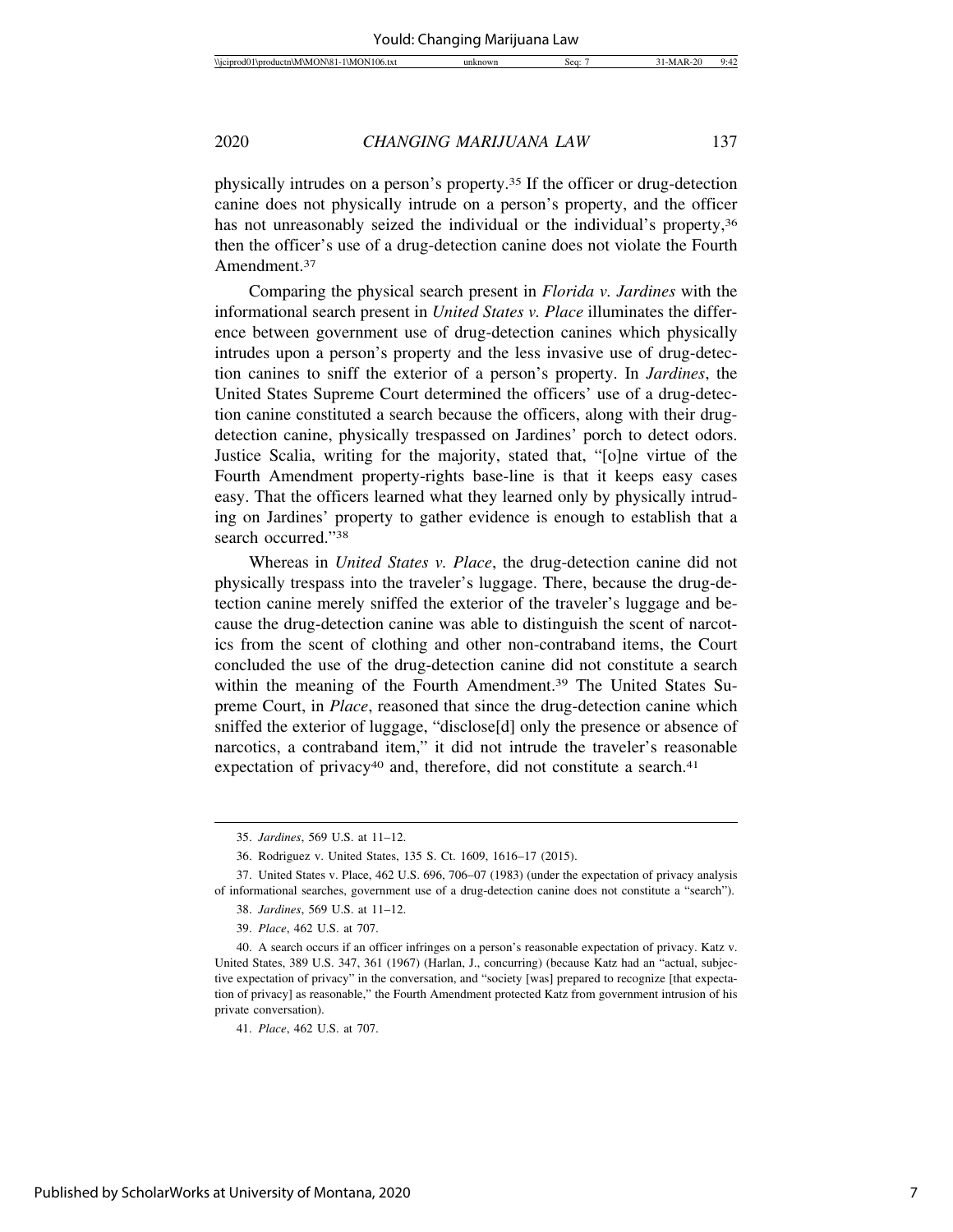While the accuracy of drug-detection canines in detecting contraband has been challenged,<sup>42</sup> the United States Supreme Court has yet to abrogate *Place*'s rule that the government's non-physically intrusive use of a drugdetection canine does not implicate the Fourth Amendment.<sup>43</sup> The following section analyzes the different approach to drug-detection canines adopted by the Montana Supreme Court.

#### *B. Use of Drug-detection Canines: Montana Case Law*

Regarding unreasonable *seizures*, Montana's Constitution generally affords the same amount of protection as the United States Constitution.<sup>44</sup> However, regarding unreasonable *searches*, the Montana Supreme Court, relying on both the express right of individual privacy and the distinct authority of the Montana Constitution, affords greater protections than the United States Constitution—at least with respect to government use of drug-detection canines.45

Unlike at the federal level, under Montana law, government use of a drug-detection canine constitutes a search whether or not there is a physical intrusion upon a person's property,<sup>46</sup> including when a drug-detection canine sniffs the exterior of container in which an individual has a reasonable expectation of privacy.47 Under the Montana Constitution, when an officer

44. MONT. CODE ANN. § 46-5-403 (a traffic stop may last no longer than is necessary to effectuate the purpose of the stop); *c.f.* Rodriguez v. United States, 135 S. Ct. 1609, 1614 (2015) ("[b]ecause addressing the infraction is the purpose of the stop, it may last no longer than is necessary to effectuate that purpose") (internal punctuation omitted); *but see* Terry v. Ohio, 392 U.S. 1, 30 (1968); Hulse v. Department of Justice, 961 P.2d 75, 86–87 (Mont. 1997) (once stopped, if the officer's initial suspicion of wrongdoing has not been dispelled and the officer fears for his or her safety, or the safety of others, the officer may conduct a limited search).

45. *Tackitt*, 67 P.3d at 300–01 ("the use of the canine sniff of Tackitt's vehicle was a search under Article II, Sections 10 and 11"); *see e.g.* Scott v. Billings Police Dep't., 2018 U.S. Dist. LEXIS 218805 (D. Mont. 2018) (under Montana law the use of a drug-detection canine was unreasonable, but under the Fourth Amendment of the United States Constitution the use of the drug-detection canine was reasonahle)

46. *See Tackitt*, 67 P.3d at 301 (use of a drug-detection canine on a residence generally requires probable cause and a warrant because it is a search).

47. *Id.* at 300–01 ("the use of the canine sniff of Tackitt's vehicle was a search under Article II, Sections 10 and 11"); *see also Id.* at 302–03 ("when a person maintains control of a container in which he has a reasonable expectation of privacy, but where the odors from that container are freely exposed to the public, particularized suspicion is required for the use of a canine to detect those odors"); *c.f.* State v. Scheetz, 950 P.2d 722, 727 (Mont. 1997) ("a person lacks a reasonable expectation of privacy in the smell of luggage that he or she brings to an airport").

<sup>42.</sup> *See* Illinois v. Caballes, 543 U.S. 405, 411–12 (2005) (Souter, J., dissenting); *see also* Katz & Golembiewski, *Curbing the Dog: Extending the Protection of the Fourth Amendment to Police Drug Dogs*, 85 NEB. L. REV. 735, 755–57 (2007).

<sup>43.</sup> *Caballes*, 543 U.S. at 409–10; *but see* Florida v. Jardines, 569 U.S. 1, 11–12 (2013) (holding officers physically intruding on porch with drug-detection canines constitutes a search); *see also* State v. Tackitt, 69 P.3d 295, 300–01 (Mont. 2003) (use of a drug-detection canine constitutes a search); People v. McKnight, 446 P.3d 397, 400 (Colo. 2019) (use of a drug-detection canine constitutes a search).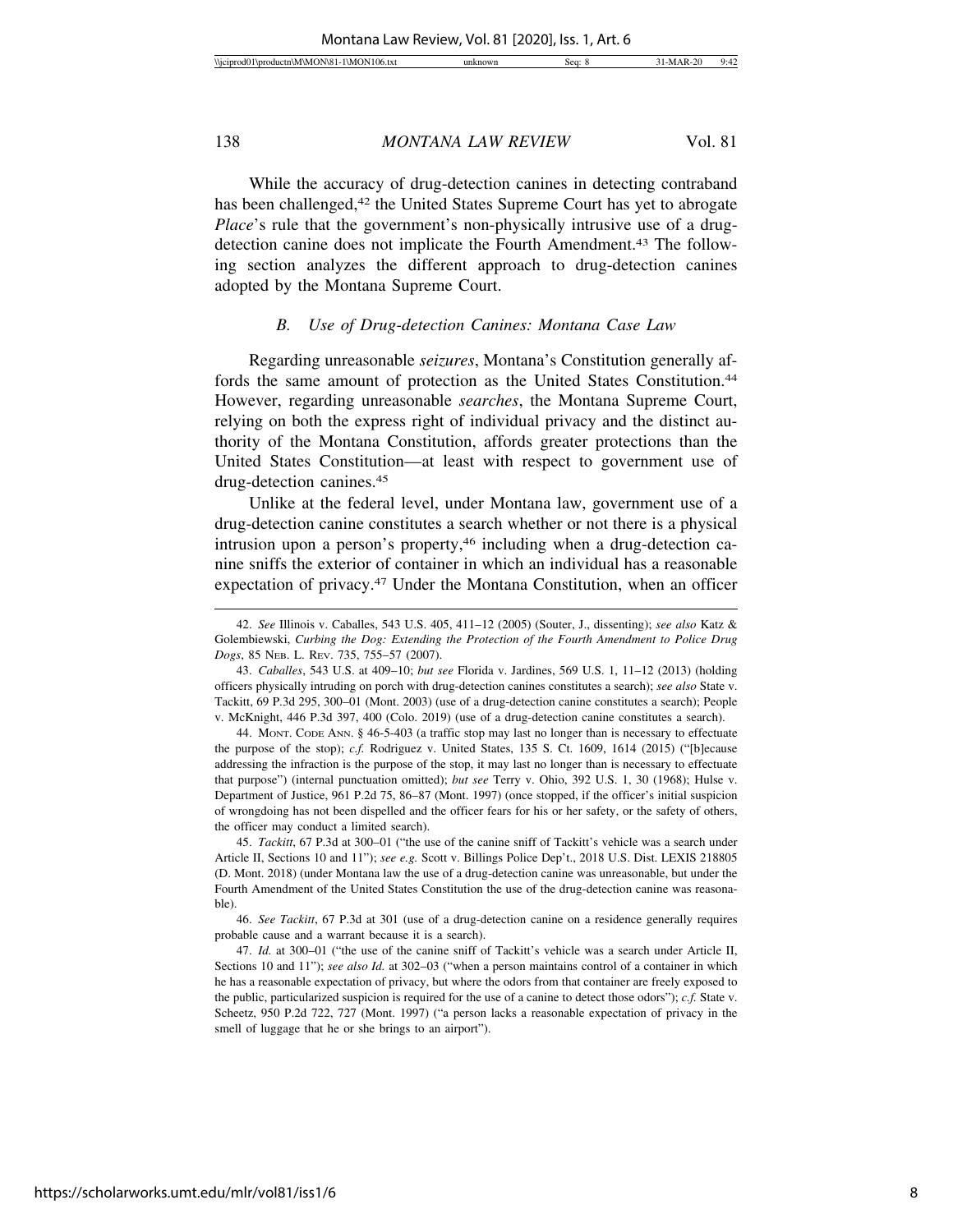| Wich<br>10 <sup>k</sup><br>۱N<br>АM<br>diam'r.<br>וחו<br>. | sec | ״ | $\cdot$<br> |
|------------------------------------------------------------|-----|---|-------------|
|                                                            |     |   |             |

or drug-detection canine physically intrudes upon a person's property, the officer generally needs probable cause and a warrant before allowing the drug-detection canine to sniff within the person's property.48 However, when a drug-detection canine sniffs the exterior of a vehicle, luggage, or other container, the officer needs only particularized suspicion of criminal activity.49

The Montana Supreme Court, by recognizing that government use of a drug-detection canine constitutes a search, affords greater protections against government use of drug-detection canines than the United States Supreme Court. However, it reduces the necessary factual support from probable cause to particularized suspicion based upon the same rationale the United States Supreme Court utilized to exclude drug-detecting canines from the scope of the Fourth Amendment.50 In short, the Montana Supreme Court, by applying the particularized suspicion standard to the use of drugdetection canines has concluded that such police conduct should be subject to less constitutional scrutiny because it is less intrusive than other types of investigative techniques and is "uniquely selective," disclosing only the presence or absence of contraband.<sup>51</sup> The origins and contemporary form of the particularized suspicion concept are discussed below.

#### *C. Particularized Suspicion — Origins of the Standard*

Warrantless searches and seizures are presumptively unreasonable, save for a few well-defined exceptions.<sup>52</sup> By requiring a warrant, courts reduce error in law enforcement's application of constitutional principles because a neutral third party determines if the officer has sufficient factual evidence of criminal activity to conduct the search or seizure.<sup>53</sup> Conversely, obtaining a warrant for all searches and seizures inhibits government's ability to aptly uncover criminal wrongdoing. However, certain exceptions to the warrant requirement<sup>54</sup> expand law enforcement's scope of permissible

<sup>48.</sup> *Tackitt*, 67 P.3d at 301 (unless an exception to the warrant requirement applies); *c.f.* Florida v. Jardines, 569 U.S. 1, 12 (2013) ("probable cause, not reasonable suspicion, is the proper evidentiary showing of wrongdoing that the government must make prior to conducting a dog 'sniff test' at a private residence").

<sup>49.</sup> *Tackitt*, 67 P.3d at 302–03.

<sup>50.</sup> *Tackitt*, 67 P.3d at 302; *c.f.* United States v. Place, 462 U.S. 696, 707 (1983).

<sup>51.</sup> *Tackitt*, 67 P.3d at 302; *Place*, 462 U.S. at 707.

<sup>52.</sup> United States v. Karo, 468 U.S. 705, 717 (1984); Katz v. United States, 389 U.S. 347, 361 (1967); *see also* State v. Elison, 14 P.3d 456, 467 (Mont. 2000).

<sup>53.</sup> Oren Bar-Gill and Barry Friedman, *Taking Warrants Seriously*, 106 NW. U. L. REV. 1609, 1614 (2010). *See also* Christopher Slobogin, *The World Without a Fourth Amendment*, 39 UCLA L. REV. 1, 10–12 (1992).

<sup>54.</sup> Texas v. Brown, 460 U.S. 730, 736 (1983) (plain view exception for seizures); *c.f.* State v. Loh, 914 P.2d 592, 597–600 (1996) (plain view exception for seizures); United States v. Robinson, 414 U.S. 218, 235 (1973) (search incident to arrest); State v. Cooney, 149 P.3d 554, 556 (Mont. 2006) (applying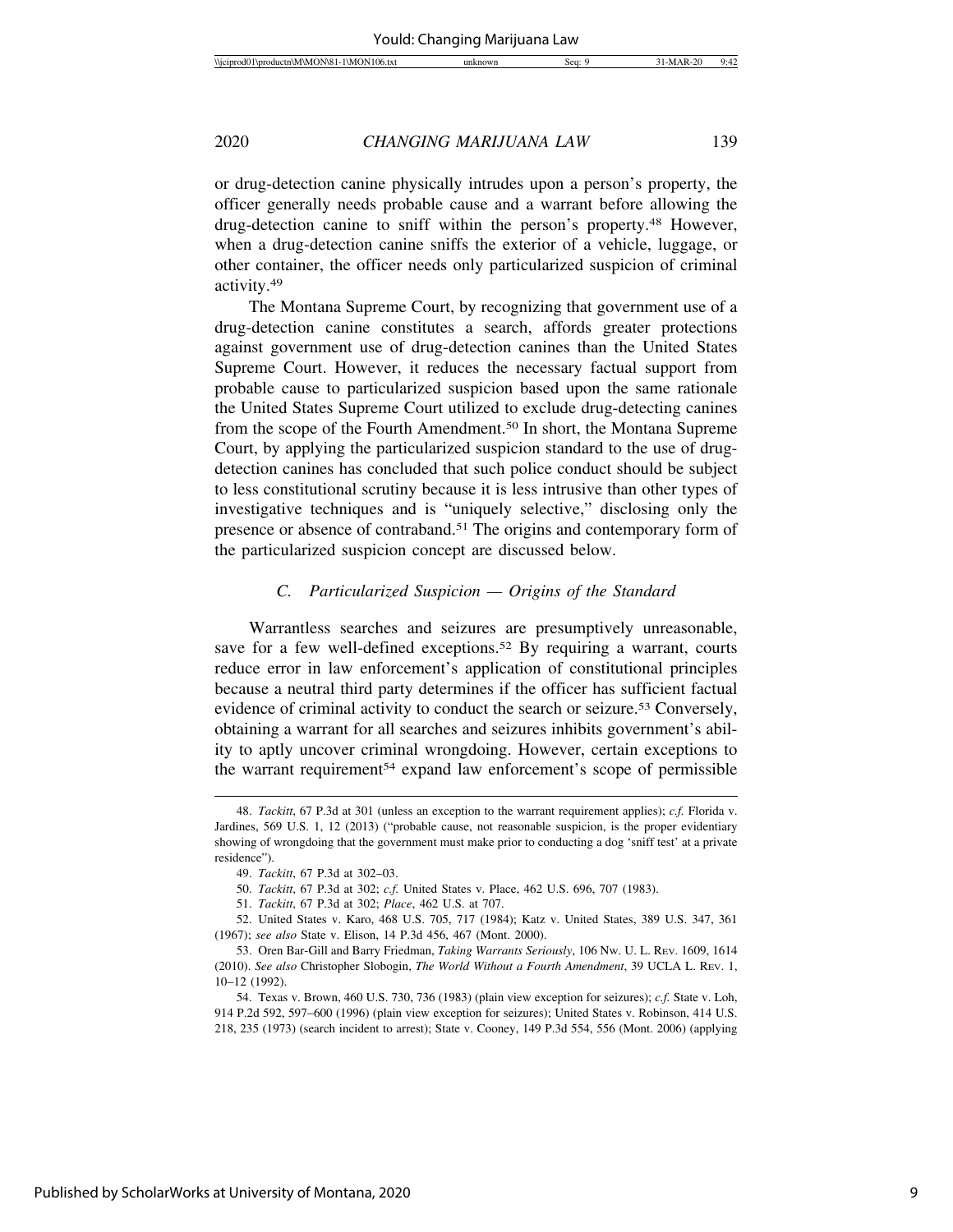conduct by reducing constitutional scrutiny of police conduct. Generally, these exceptions permit an officer to search or seize individuals or their property, without a warrant, based merely upon particularized suspicion of criminal activity.

The particularized suspicion standard originates from *Terry v. Ohio*, the seminal case establishing the investigatory stop and frisk. *Terry* holds "in justifying the particular [physical] intrusion the police officer must be able to point to specific and articulable facts which, taken together with rational inferences from those facts, reasonably warrant that [physical] intrusion."55

*Terry* reasoned that the government's interest in officer safety outweighed constitutional protections when holding that officers may conduct investigative stop and frisks based upon mere particularized suspicion.

Over a decade later, *United States v. Cortez*<sup>56</sup> refined the particularized suspicion standard and applied it to investigative stops of automobiles. Aligning with *Terry*'s balancing test to determine reasonableness, *Cortez* reasoned that the government's interest in "halting illegal entry into this country" outweighed the individual's constitutional right to be free from unreasonable searches.<sup>57</sup> The balancing of government interests against the constitutional right to be free from unreasonable searches and seizures was similarly used by the Montana Supreme Court when it adopted and later expanded the particularized suspicion standard.

#### *1. The Particularized Suspicion Standard Enters Montana Law*

Shortly after the United States Supreme Court decided *Cortez*, Montana adopted the particularized suspicion standard for vehicular stops. In State v. Gopher,<sup>58</sup> the Montana Supreme Court held that "when a trained police officer has particularized suspicion that the occupant of a vehicle is or has been engaged in criminal activity, or witness thereto, a limited and reasonable investigatory stop and search is justified."59 In *Gopher*, the police officer, while responding to a call that somebody broke a rifle store window, noticed a singular vehicle drive very slowly past the crime scene

MONT. CODE ANN. § 46–5–102, the codified search-incident-to-arrest exception); Kentucky v. King, 563 U.S. 452, 462 (2011) (exigent circumstances exception); *c.f.* State v. Wakeford, 953 P.2d 1065, 1068 (Mont. 1998) (exigent circumstances exception); Collins v. Virginia, 138 S. Ct. 1663, 1670 (2018) (automobile exception); *c.f. Elison*, 14 P.3d at 468–71 (automobile exception does not apply in Montana, instead an officer must have probable cause and another exception to the warrant requirement such as plain view, search incident to arrest, or exigent circumstances).

<sup>55.</sup> Terry v. Ohio, 392 U.S. 1, 21 (1968).

<sup>56. 449</sup> U.S. 411 (1981).

<sup>57. 449</sup> U.S. at 418–19.

<sup>58. 631</sup> P.2d 293 (Mont. 1981).

<sup>59.</sup> *Id.* at 296.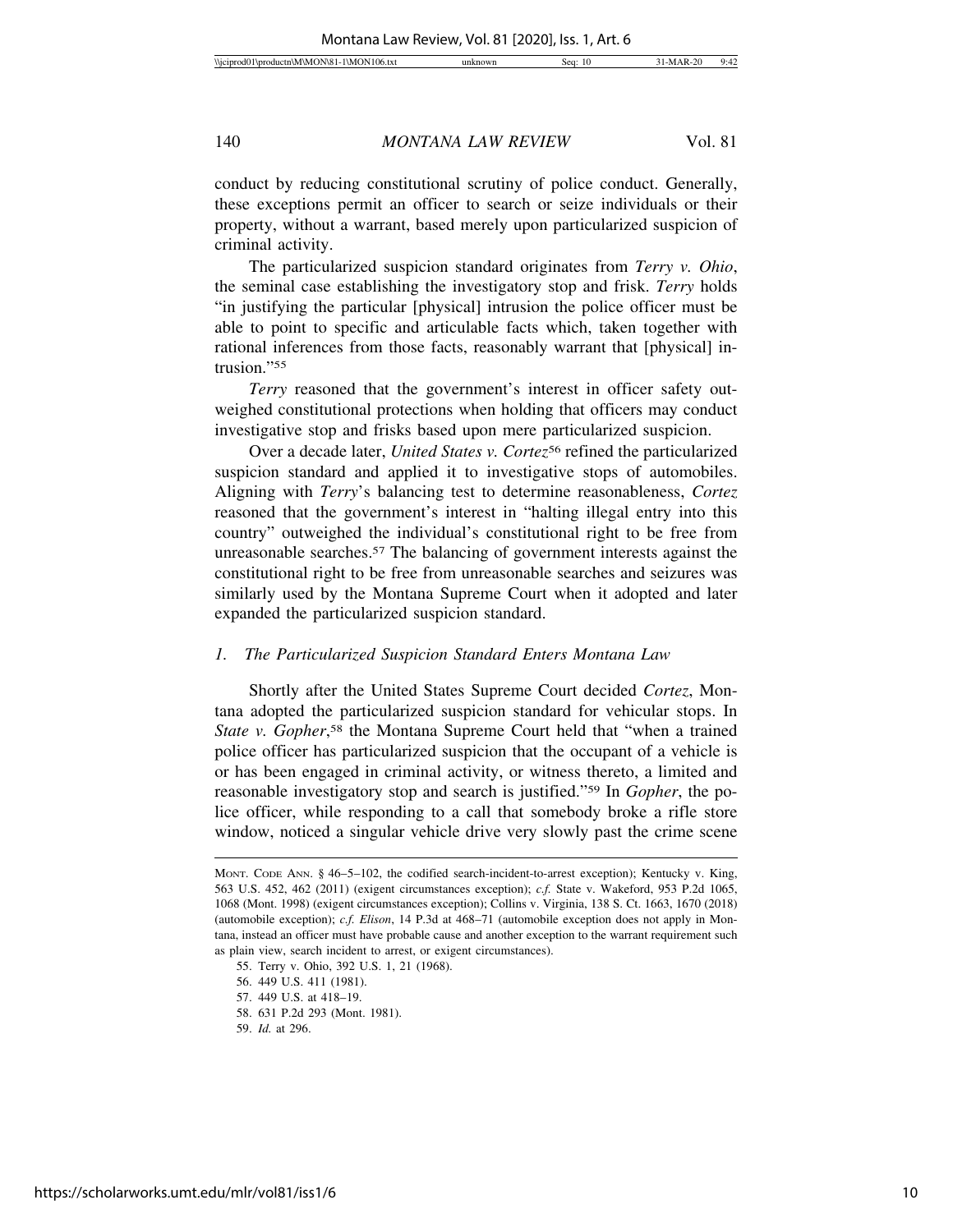and express an inordinate amount of interest in the scene. The officer, based on his experience, deduced from these facts that the occupants of the vehicle were either involved with or witnessed the crime.60 The Court held that the "objective data" from which the "experienced officer" made "certain inferences," coupled with the "resulting suspicion that the occupant of [the] certain vehicle [was] engaged in wrongdoing or was witness to criminal activity" justified the officer in pulling the vehicle over.<sup>61</sup> The Montana Legislature codified this standard in Montana Code Annotated § 46–5–401, which states an "officer may stop any person or vehicle that is observed in circumstances that create a particularized suspicion that the person or occupant of the vehicle has committed, is committing, or is about to commit an offense."62

*Terry*, *Cortez*, and *Gopher* all reduce constitutional scrutiny of law enforcement conduct with respect to physical seizures of individuals, and in each, the courts held that the officers had sufficient particularized suspicion of criminal activity to justify the stops. The Montana Supreme Court has continued this reduction of constitutional scrutiny of law enforcement conduct, by applying the particularized suspicion standard to the more ephemeral "searches" including field sobriety tests63 and the use of drug-detection canines.64

#### *2. Montana Expands the Particularized Suspicion Standard to Nonphysical, Informational Intrusions of Privacy*

As discussed above, every time an officer pulls a vehicle over, the officer has physically seized the individual occupants of the vehicle. In order to prevent a violation of the individuals' constitutional rights, the officer must have particularized suspicion that at least one of the occupants is engaged in, was engaged in, or witness to wrongdoing.65 Once stopped, however, if the officer's initial suspicion of wrongdoing has not been dispelled and the officer fears for his or her safety, or the safety of others, the officer may conduct a limited search.<sup>66</sup> The Montana Supreme Court, following the rationale of *Terry*, later expanded the scope of permissible conduct during an investigative traffic stop to include administration of field sobriety tests. In *Hulse v. Department of Justice*, 67 the Montana Supreme Court first cate-

<sup>60.</sup> *Id.*

<sup>61.</sup> *Id.*

<sup>62.</sup> MONT. CODE ANN. § 46–5–401.

<sup>63.</sup> Hulse v. Department of Justice, 961 P.2d 75, 86–87 (Mont. 1997).

<sup>64.</sup> State v. Tackitt, 67 P.3d 295, 301–02 (Mont. 2003).

<sup>65.</sup> United States v. Cortez, 449 U.S. 411, 417–18 (1981); State v. Gopher, 631 P.2d 293, 296 (Mont. 1981).

<sup>66.</sup> Terry v. Ohio, 392 U.S. 1, 30 (1968).

<sup>67. 961</sup> P.2d 75 (Mont. 1997).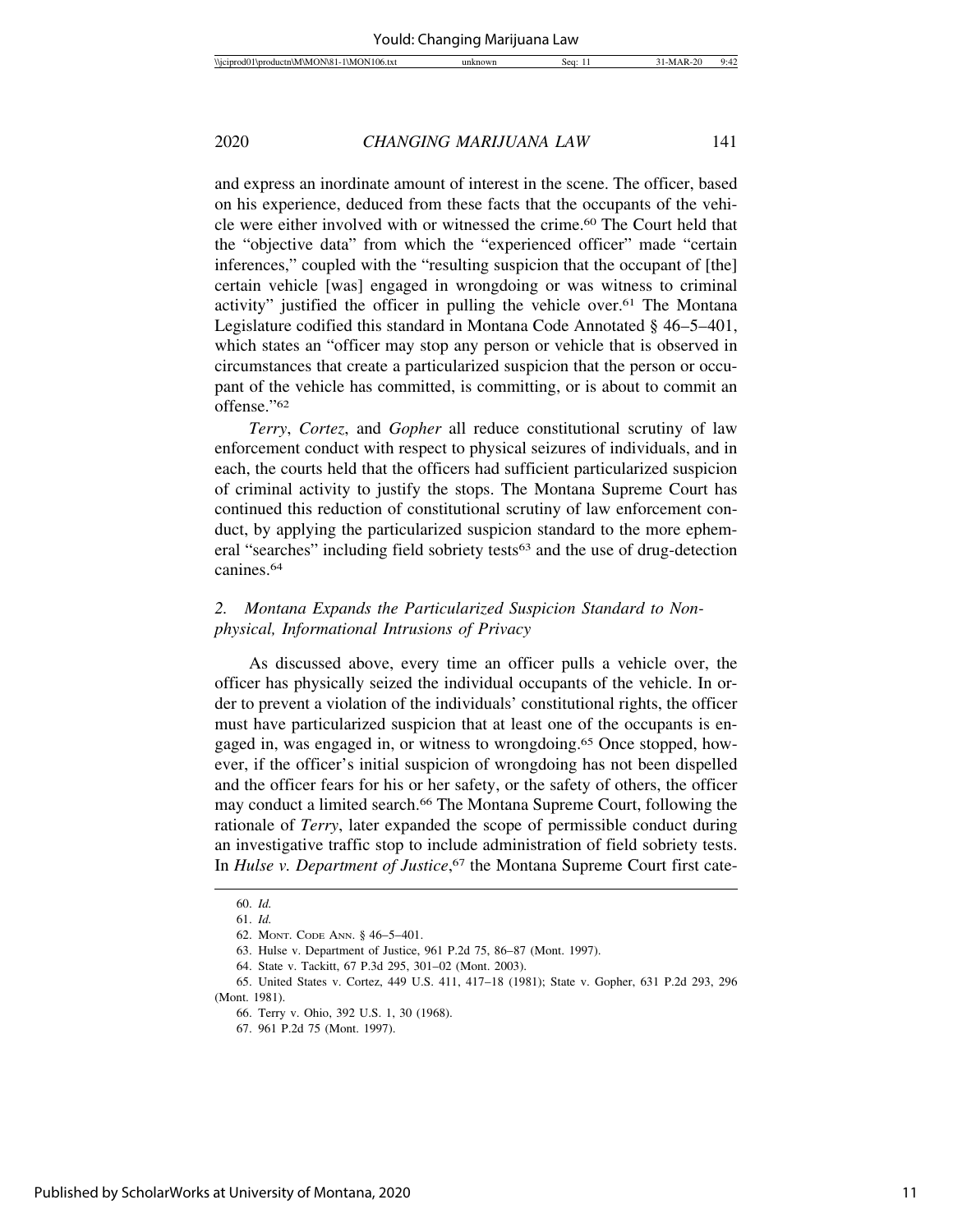gorized the field sobriety test as a search, then it established the evidentiary standard an officer must satisfy prior to conducting a field sobriety test.68

The Court in *Hulse* held that an officer must have particularized suspicion of a driver's intoxication in order to reasonably conduct a field sobriety test.69 Applying the same balancing approach as *Terry*, where the United States Supreme Court reasoned that officer safety outweighed the constitutional protections against unreasonable searches and seizures, the Montana Supreme Court reasoned that the governmental interest in protecting the public from the dangers of drunk drivers outweighed the limited intrusion of an individual's privacy stemming from a field sobriety test.70

Similarly, in *State v. Tackitt*, the Montana Supreme Court expanded the application of the particularized suspicion standard to another non-physically intrusive search—government use of drug-detection canines to sniff the exterior of a closed container. *Tackitt* recognizes the government's use of a drug-detection canines as a search<sup> $71$ </sup> and holds that an officer must have particularized suspicion of criminal activity prior to using a drug-detection canine to sniff the exterior of a vehicle.72

In *Tackitt*, the Montana Supreme Court took pains to establish that an officer only needs particularized suspicion of an individual's criminal drug activity prior to commencing use of a drug-detection canine. Following the approach of *Terry* and *Hulse*, where the particularized suspicion standard properly determined that the respective government interests of officer and public highway safety outweighed the minimal intrusion of privacy during stop and frisk investigations and sobriety tests, in *Tackitt*, the Montana Supreme Court reasoned that the particularized suspicion standard best balanced the government interest in "discouraging illegal drug trafficking" against the minimal intrusion of privacy from the exploratory sniff of a drug-detection canine.73 *Tackitt* stands for the proposition that "when a person maintains control of a container in which he has a reasonable expectation of privacy, but where the odors from that container are freely exposed to the public, particularized suspicion is required for the use of a canine to detect those odors."74 *Tackitt's* holding, therefore, permits an officer, supported by particularized suspicion, to use a drug-detection canine not only

<sup>68.</sup> *Id.* at 84–85 (because of the reasonable expectation of privacy in the information disclosed such as literacy of the individual, and whether the individual suffers from diseases that affect memory or physical capabilities).

<sup>69.</sup> *Id.* at 87.

<sup>70.</sup> *Id.* 86–87.

<sup>71.</sup> State v. Tackitt, 67 P.3d 295, 300–01 (Mont. 2003).

<sup>72.</sup> *Id.* at 304.

<sup>73.</sup> *Id.* at 302.

<sup>74.</sup> *Id.* at 302–03.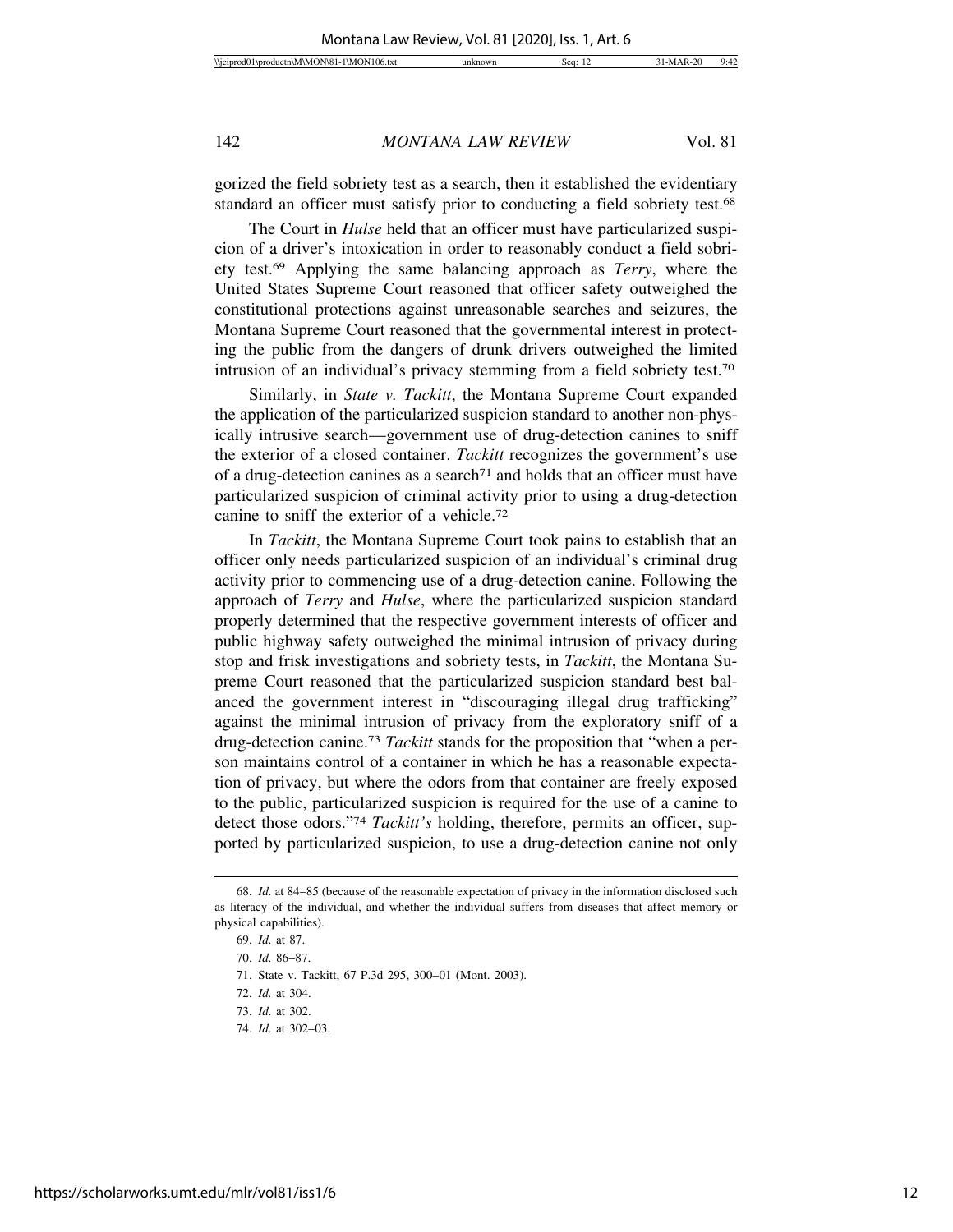on a parked, unattended vehicle, but also when using a drug-detection canine during a routine traffic stop.75

While *Tackitt* posits a broad rule allowing the Montana government to use drug-detection canines if an officer has mere particularized suspicion of criminal activity, it does so based on the presumption that use of drugdetection canines is less intrusive than other investigative techniques and is uniquely selective in detecting contraband.76 However, as discussed further in Section V, after the passage of Montana's Medical Marijuana Act, possession of marijuana by registered medical marijuana cardholders does not violate state law. Consequently, the use of drug-detection canines trained to detect marijuana is no longer uniquely selective because it now discloses the presence of property possessed in compliance with the law in which the individual has a reasonable expectation of privacy. Moreover, in light of Montana's changes in marijuana law, the use of drug-detection canines trained to detect marijuana is now an investigative technique as intrusive as other investigative techniques, such as thermal imaging and wiretaps, which generally require probable cause and a warrant.<sup>77</sup>

Before this comment moves into the facts of the case at hand, take note of what has been covered so far. An officer seizes an individual every time the officer initiates a traffic stop. That seizure triggers constitutional scrutiny, and to pass muster, the officer must have had particularized suspicion of a traffic violation or criminal activity prior to pulling the vehicle over. Once this bar is met, under Montana law, the officer must have particularized suspicion of criminal drug activity prior to expanding the traffic stop into a drug-investigation. Additionally, under Montana law, the officer must have particularized suspicion of criminal drug activity prior to initiating use of a drug-detection canine. Moreover, under both the Montana Constitution and the United States Constitution, if the officer, in order to allow a drugdetection canine to sniff the exterior of the vehicle, extends the stop beyond a reasonable time needed to effectuate the purpose of the stop, the officer has unreasonably seized the individual, and any evidence obtained thereafter must be excluded.

<sup>75.</sup> *See e.g.*, State v. Estes, 403 P.3d 1249 (Mont. 2017); State v. Wilson, 430 P.3d 77 (Mont. 2018).

<sup>76.</sup> *Tackitt*, 67 P.3d at 302.

<sup>77.</sup> *See e.g.*, Kyllo v. United States, 533 U.S. 27, 40 (2001) (thermal imaging "is a 'search' and is presumptively unreasonable without a warrant").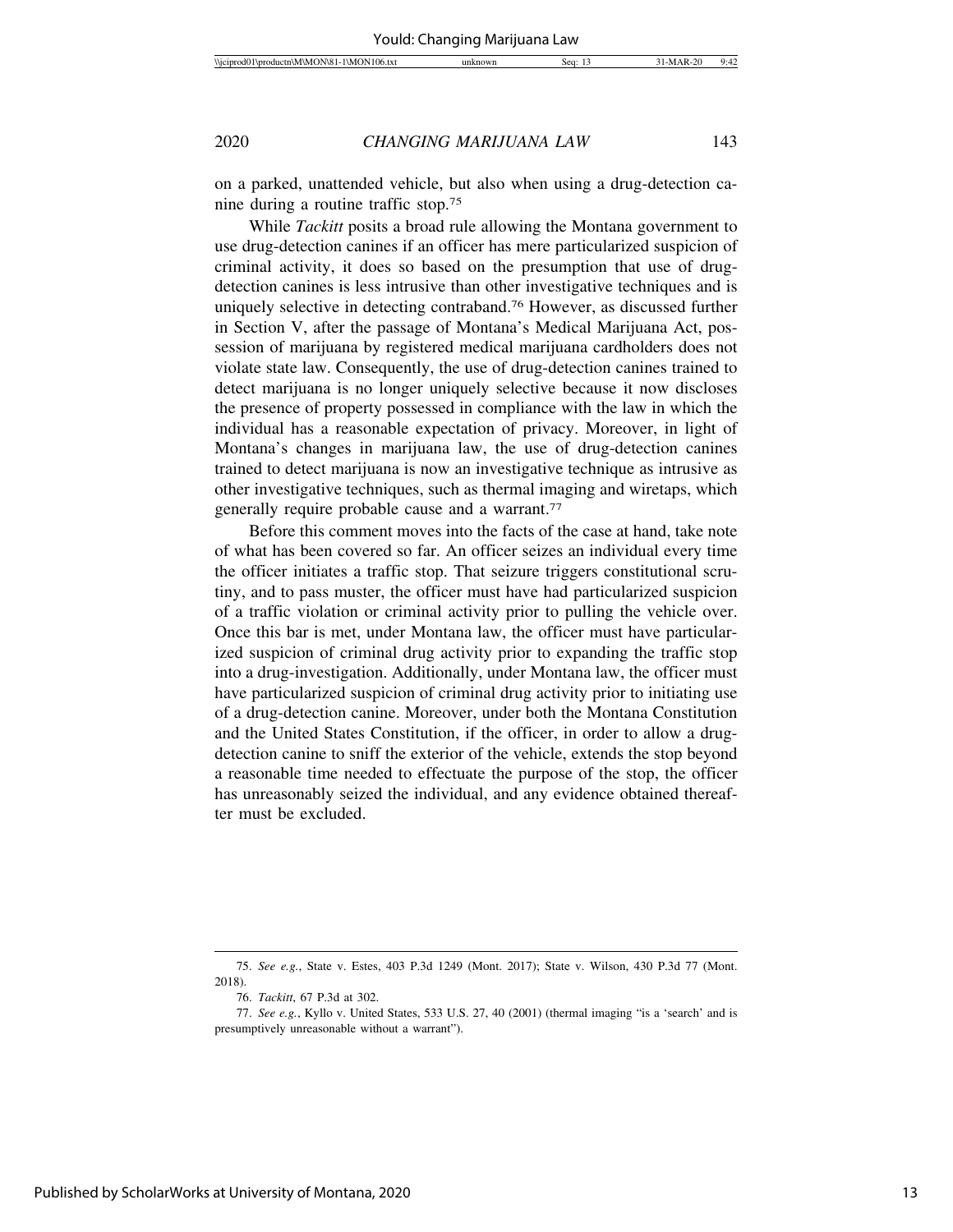#### III. <sup>S</sup>TATE <sup>V</sup>. WILSON

#### *A. Facts and Procedure*

Montana Highway Patrolman Cody Smith, while parked on the side of U.S. Highway 2 near Chinook, Montana, observed a vehicle with a North Dakota license plate approaching from the rear.<sup>78</sup> The occupants of the vehicle passing Smith's patrol car looked over at the patrol car and quickly looked away.79 After Officer Smith ran the vehicle's plates and discovered expired registration, he initiated a traffic stop.80

Officer Smith informed the driver, Scott Paramore, that expired registration was the reason for the stop.81 In Officer Smith's opinion, Paramore and passenger Johnathan Wilson, appeared visibly nervous and avoided eye contact.82 Officer Smith noted old food items on the floor and "a lived-in appearance" of the vehicle.83 After Officer Smith unsuccessfully requested identification from Paramore, he asked Paramore to walk to the patrol car.84 Paramore kept an unlit cigarette in his mouth when they walked back to the patrol car, which Officer Smith found unusual.85

Once in the patrol car, Paramore informed Officer Smith that they were returning from his wedding in Idaho.<sup>86</sup> Despite Paramore explaining that his wife was travelling in a separate vehicle because: (1) she arrived in Idaho before he did to set up the wedding; (2) was transporting their three children; and (3) did not need to return to work in North Dakota as soon as Paramore did, Officer Smith thought it was strange that Paramore was not driving with his wife.87

Paramore explained to Officer Smith that the vehicle they were driving was registered to his co-worker, who let them borrow it for the trip.<sup>88</sup> After Officer Smith questioned how long Paramore had known the owner, Paramore responded "four or five months."89 Officer Smith felt it was unusual that a co-worker who only knew Paramore for a few months would have loaned him a vehicle.<sup>90</sup> Officer Smith, doubting the validity of Paramore's account, continued to question Paramore about the reasons for

80. *Id.*

<sup>78.</sup> *Wilson*, 430 P.3d at 79.

<sup>79.</sup> *Id.*

<sup>81.</sup> Brief of Appellee at 3, *State v. Wilson* (Mont. May 23, 2018) (No. DA 17-0550).

<sup>82.</sup> *Id.*

<sup>83.</sup> *Id.*

<sup>84.</sup> *Id.*

<sup>85.</sup> Appellant's Opening Brief at 4, *State v. Wilson* (Mont. Jan. 30, 2018) (No. DA 17-0550).

<sup>86.</sup> *Wilson*, 430 P.3d at 80.

<sup>87.</sup> *Id.*

<sup>88.</sup> Brief of Appellee, *supra* note 81, at 4.

<sup>89.</sup> *Wilson*, 430 P.3d at 80.

<sup>90.</sup> Brief of Appellee, *supra* note 81, at 4.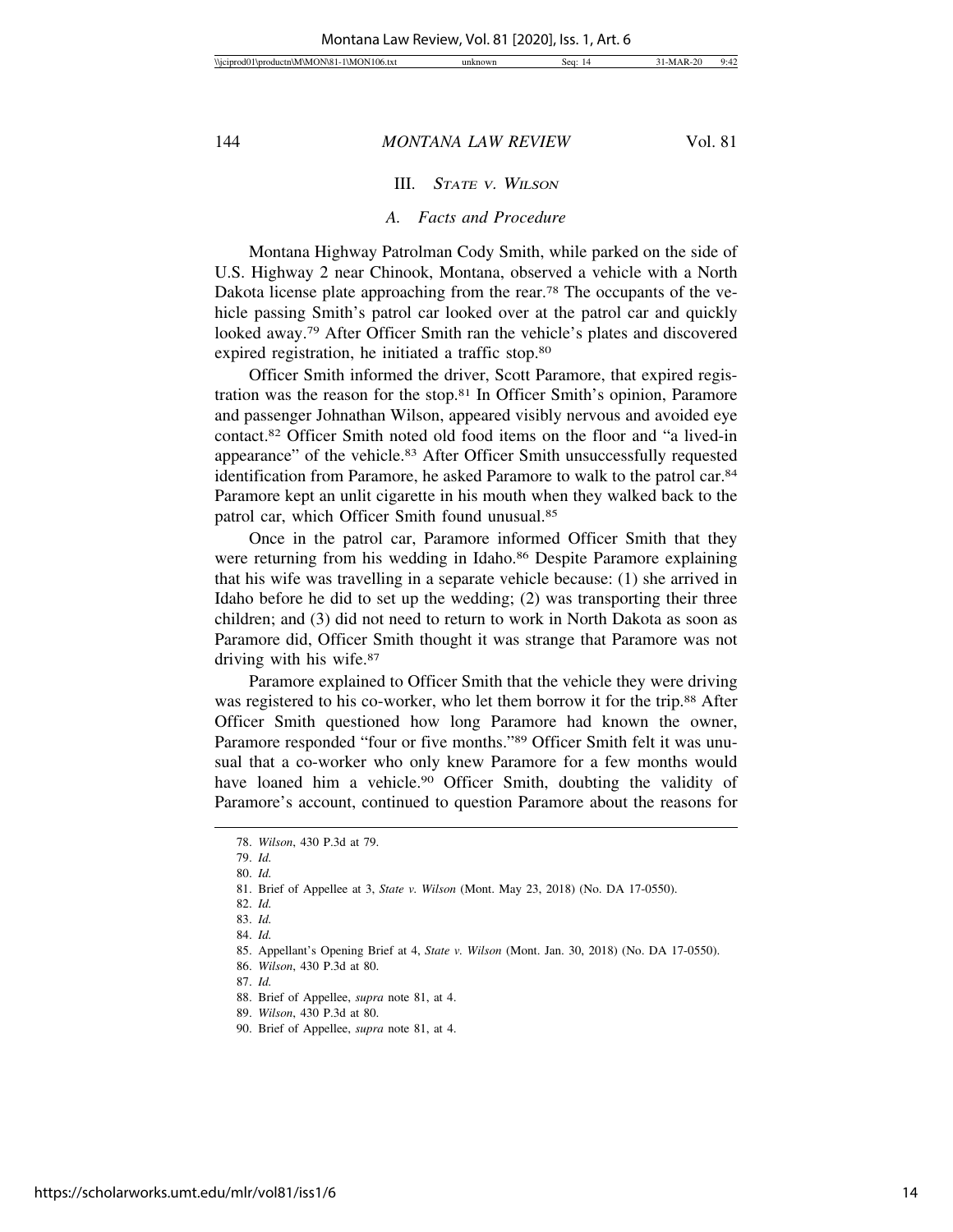driving separately from his wife.91 Then, Officer Smith returned to the passenger side of the vehicle to see if Wilson could find a valid insurance card.92

Wilson, despite failing to provide valid insurance, independently corroborated that they were indeed returning from Paramore's wedding in Idaho, along with the reasons Paramore drove separately from his wife, and the fact that the vehicle belonged to Paramore's co-worker. Officer Smith, after returning to his patrol car, checked Paramore and Wilson's criminal history and discovered that Paramore had a history of drug charges.<sup>93</sup> Paramore confirmed this finding and admitted that he had been on probation two years ago for a marijuana related charge.<sup>94</sup>

At this point, Officer Smith left the patrol car to make a call to Agent Ost, a border patrol agent with a drug-detection canine.<sup>95</sup> Officer Smith requested that Agent Ost bring the drug-detection canine to assist with the investigation.96 While Officer Smith was on the radio requesting the drugdetection canine, Paramore opened the patrol car door, which Smith believed indicated Paramore's attempt to listen in on the conversation.<sup>97</sup> This "continued to make [Officer Smith] suspect that Paramore was extremely nervous."98

Three minutes after the radio request for the drug-detection canine, Officer Smith issued Paramore citations for failure to provide proof of insurance and for operating a vehicle with expired registration.<sup>99</sup> However, before Paramore could leave the patrol car, Officer Smith requested that he stay for further questioning.100

Officer Smith informed Paramore that U.S. Highway 2 was a known drug trafficking corridor and asked whether there were any drugs in the vehicle.101 Paramore denied that any drugs were in the vehicle, to which Officer Smith returned a request to search the vehicle.102 Paramore did not consent to the search.103 Officer Smith asked if he would be willing to wait for a drug-detection canine to arrive.104 Paramore stated he would "prefer

93. *Id.* at 5.

101. *Id.*

<sup>91.</sup> *Wilson*, 430 P.3d at 80.

<sup>92.</sup> Brief of Appellee, *supra* note 81, at 4.

<sup>94.</sup> *Wilson*, 430 P.3d at 80.

<sup>95.</sup> *Id.*

<sup>96.</sup> *Id.*

<sup>97.</sup> *Id.*

<sup>98.</sup> *Id.* 99. *Id.*

<sup>100.</sup> Brief of Appellee, *supra* note 81, at 5.

<sup>102.</sup> *Id.*

<sup>103.</sup> *Id.* at 5–6. 104. *Id.* at 6.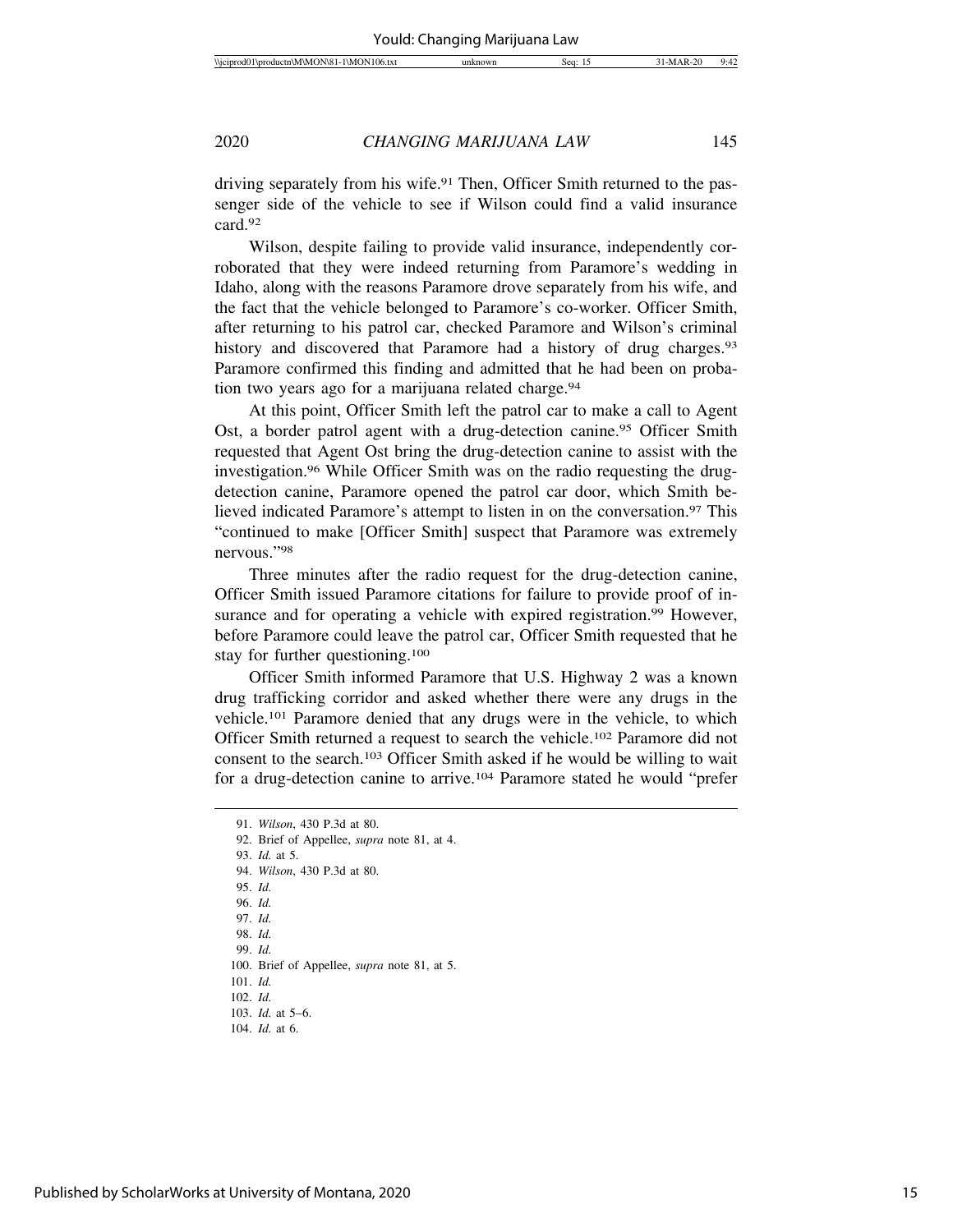not to wait."105 Officer Smith, then informed Paramore that a drug-detection canine would search the vehicle and that he needed to wait for this to occur.106

After the drug-detection canine inspected the vehicle, Agent Ost informed Officer Smith that the canine had indicated drugs were in the vehicle.107 Officer Smith notified Wilson and Paramore that, due to the canine's alert, he would be applying for a warrant to search the vehicle.108 While Officer Smith awaited the warrant, he permitted Paramore and Wilson to leave the scene on foot.109

The officers, after obtaining a search warrant, conducted a thorough search of the vehicle.<sup>110</sup> The search revealed a small bag of marijuana and a pipe in the vehicle's center console, and a large bag of marijuana in the trunk, totaling over a half-pound of marijuana.111 Law enforcement arrested Paramore and Wilson soon thereafter in Havre, Montana.<sup>112</sup>

The State charged Wilson with multiple drug charges.113 Wilson filed a motion to suppress the evidence gathered from the vehicle.114 The district court of the 17th Judicial District denied the motion, reasoning that Officer Smith had sufficient factual support to expand the traffic stop into a drug investigation and particularized suspicion of drug activity which justified the use of a drug-detection canine on the vehicle's exterior.115 Wilson plead no contest to Criminal Possession of Dangerous Drugs, a felony, reserving his right to appeal. The Montana Supreme Court decided the appeal as follows.

#### *B. Holding*

Chief Justice Mike McGrath, joined by five other Justices of the Montana Supreme Court, delivered the opinion, holding that Officer Smith lacked the particularized suspicion required to extend the traffic stop and that Officer Smith's use of a drug-detection canine violated Montana's con-

108. *Id.*

<sup>105.</sup> *Id.*

<sup>106.</sup> *Id.*

<sup>107.</sup> Appellant's Opening Brief, *supra* note 85, at 8.

<sup>109.</sup> Brief of Appellee, *supra* note 81, at 6.

<sup>110.</sup> State v. Wilson, 430 P.3d 77, 81 (Mont. 2018).

<sup>111.</sup> *Id.*

<sup>112.</sup> *Id.*

<sup>113.</sup> *Id.* (charging Wilson with Criminal Possession of Dangerous Drugs with Intent to Distribute, a felony, in violation of MONT. CODE ANN. § 45–9–103; Criminal Possession of Dangerous Drugs, a felony in violation of MONT. CODE ANN. § 45-9-102(1); and Criminal Possession of Drug Paraphernalia, a felony, in violation of MONT. CODE ANN. § 45–10–103).

<sup>114.</sup> *Id.*

<sup>115.</sup> *Id.*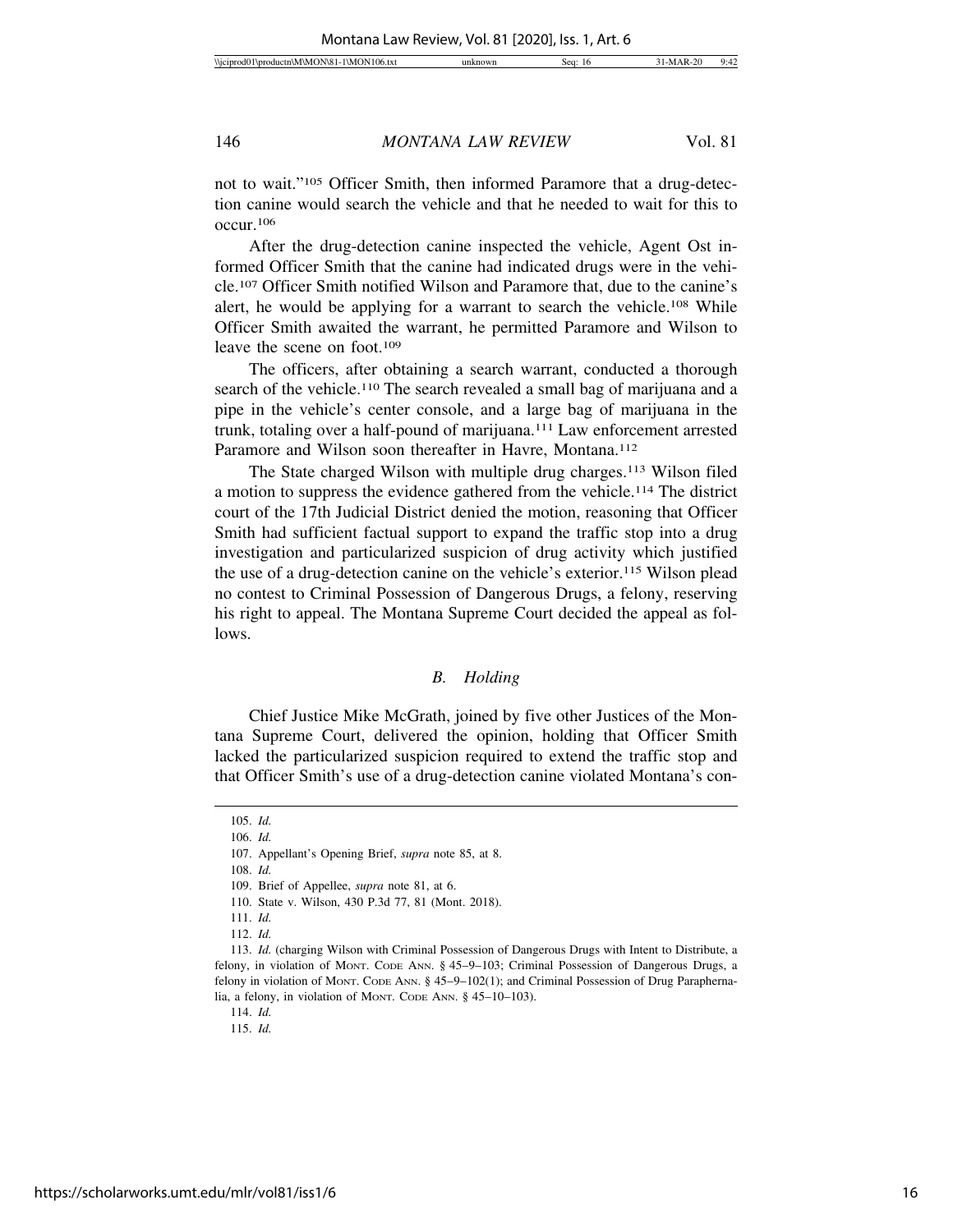stitutional shield against unreasonable searches.<sup>116</sup> Consequently, after finding the district court erroneously denied Wilson's motion to suppress evidence, the Montana Supreme Court reversed Wilson's conviction.117 The majority reasoned, "a messy vehicle, a nervous driver with an unlit cigarette, daylight use of a Montana highway, using a borrowed vehicle, and the fact that newlyweds aren't traveling together following their wedding does not amount to particularized suspicion."118

The Montana Supreme Court thoughtfully distinguished the facts of *Wilson* from those of *State v. Estes*. In *Estes*, the officer pulled over a vehicle for a routine traffic stop, and upon noticing numerous air fresheners, two cell phones, and a stack of cash in the center console, the officer allowed his drug-detection canine to sniff the exterior of the vehicle.<sup>119</sup> Unlike *Estes*, where the presence of numerous air fresheners, the plain view observation of two cell phones, and a stack of cash was sufficient factual support giving rise to particularized suspicion,<sup>120</sup> here Officer Smith did not articulate any specific facts demonstrating criminal behavior. Therefore, the Montana Supreme Court held that Officer Smith did not have the requisite particularized suspicion of criminal activity needed to initiate use of a drugdetection canine.121 Additionally, the Montana Supreme Court emphasized that the purpose of the stop was to ticket Paramore for expired registration, and after Officer Smith issued the citations he should have concluded the stop.122

#### *C. Dissent*

Justice Jim Rice, the only Justice to dissent, agreed with the district court's denial of Wilson's motion to suppress evidence.123 Justice Rice pointed to the "lived-in" appearance of the vehicle, lack of eye contact with Officer Smith, use of a known drug trafficking corridor, use of a borrowed car, the exceptional nervousness of Wilson and Paramore, along with Paramore's prior drug charges as indicators that gave rise to particularized suspicion of drug activity.<sup>124</sup> Although Justice Rice stated that past drug charges alone would not constitute particularized suspicion, he emphasized prior drug charges should not be considered an "innocent indicator."125

<sup>116.</sup> *Id.* at 83.

<sup>117.</sup> *Id.* at 79.

<sup>118.</sup> *Id.* at 83.

<sup>119.</sup> State v. Estes, 403 P.3d 1249, 1251 (Mont. 2017).

<sup>120.</sup> *Id.* at 1254.

<sup>121.</sup> *Wilson*, 430 P.3d at 83.

<sup>122.</sup> *Id.*

<sup>123.</sup> *Id.*

<sup>124.</sup> *Id.* at 84–85.

<sup>125.</sup> *Id.*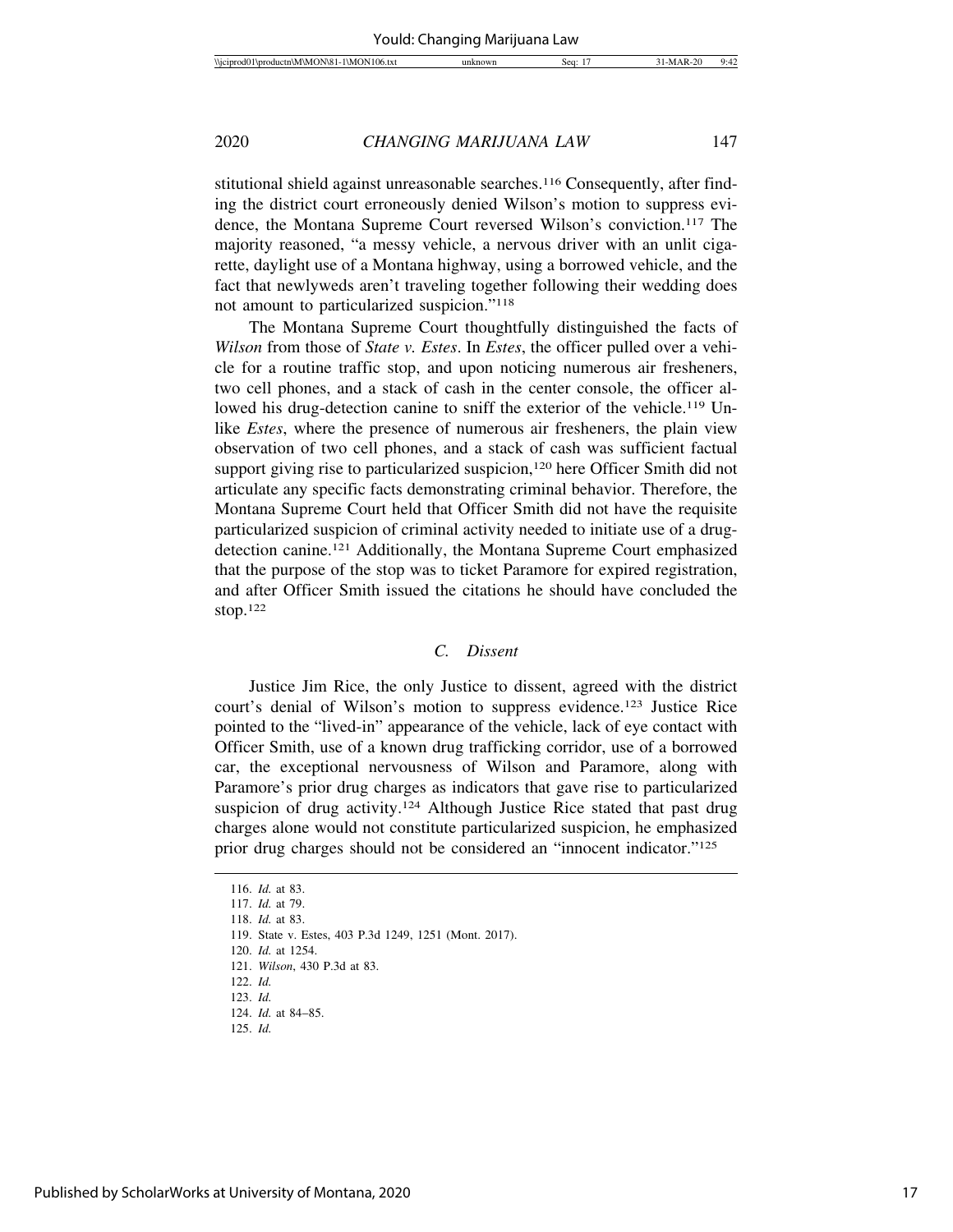#### IV. ANALYSIS OF STATE V. WILSON

The Montana Supreme Court correctly held that Officer Smith lacked the particularized suspicion of criminal drug activity required to initiate use of the drug-detection canine. Moreover, the dissent's reliance on Paramore's prior conviction for marijuana possession as indication that he currently possessed marijuana was misplaced. While the Montana Supreme Court correctly held that Officer Smith lacked particularized suspicion of criminal drug activity, it did not expressly address that the nervousness of Wilson and Paramore, relied on by Officer Smith to justify his use of the drug-detection canine, was based in-part on nervousness arising after Officer Smith had requested the canine unit.

#### *A. Intimidation Resulting in Nervousness*

While the Montana Supreme Court correctly analyzed the facts of *Wilson* when holding that Officer Smith lacked particularized suspicion of criminal activity, it did not directly address Officer Smith's radio request for the drug-detection canine as a means to intimidate Wilson and Paramore into a state of nervousness, nor his later reliance on such nervousness as justification for the use of the drug-detection canine. Permitting an officer to develop particularized suspicion based on an individual's nerves which result from the officer's show of authority endangers our fundamental rights of security and privacy, while impinging on individual liberty.

An officer cannot rely on information collected during a search to provide reason for initiating the search in the first place. This is exactly why warrants are required *before* a search commences.<sup>126</sup> By the same logic, an officer must notice objective indications of criminal activity before commencing a search under an exception to the warrant requirement. Constitutional rights of security and privacy would be futile if officers were able to, without particularized suspicion of criminal activity, snoop through private matters simply to use what they have found as justification of the intrusive search they already conducted. As Justice Jackson once stated, "uncontrolled search and seizure is one of the first and most effective weapons in the arsenal of every arbitrary government."127 Permitting investigative searches to be justified by evidence uncovered during the search, would

<sup>126.</sup> Katz v. United States, 389 U.S. 347, 358 (1967) (quoting Beck v. Ohio, 379 U.S. 89, 96 (1964)) (a search without a warrant "bypasses the safeguards provided by an objective predetermination of probable cause, and substitutes instead the far less reliable procedure of an after-the-event justification for the arrest or search, too likely to be subtly influenced by the familiar shortcomings of hindsight judgment").

<sup>127.</sup> Brinegar v. United States, 338 U.S. 160, 180 (1949) (Jackson, J., dissenting).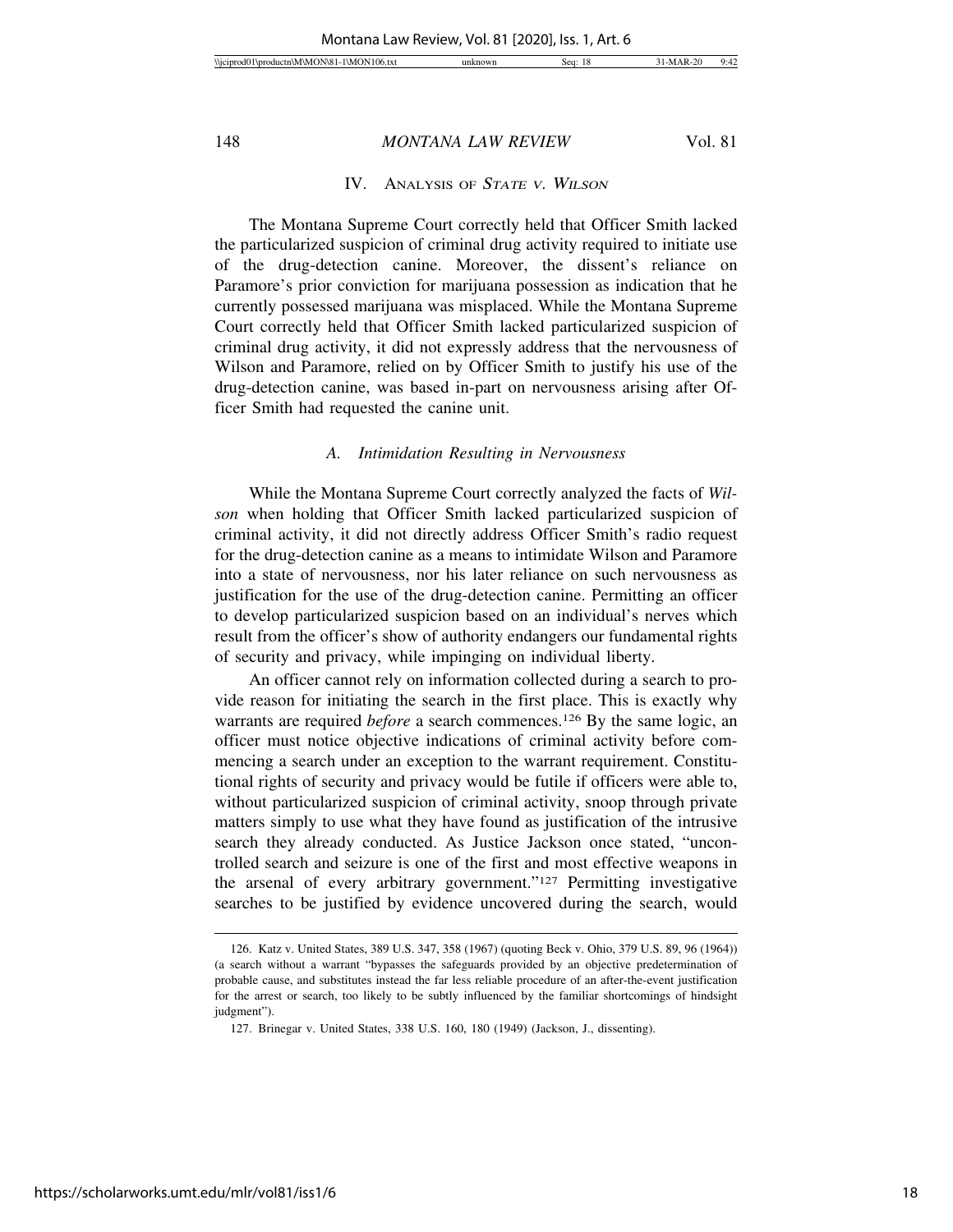| $-$<br>06.1x<br>I \M<br>\\iCIDI<br>١M<br>റവ<br>הו | sec | $\sim$ | $\epsilon$<br>υ٠<br>. .<br>÷. |
|---------------------------------------------------|-----|--------|-------------------------------|
|                                                   |     |        |                               |

subject many innocent people to extended inquiry, undue delay, and needless frustration.

Here, the Montana Supreme Court, when holding that Officer Smith lacked particularized suspicion, should have expressly acknowledged that Officer Smith incorrectly relied on Paramore's nerves as post-hoc rationalization for the search.128 Paramore, as most people would, became nervous when the officer called a drug-detection canine to the routine traffic stop.<sup>129</sup> Permitting an officer to intimidate an individual as a way to drum up nervousness, and then allowing the officer to use that nervousness as factual support of particularized suspicion, places an unsettling amount of power in law enforcement officers.130 The Montana Supreme Court in *Wilson* correctly held that Officer Smith lacked the particularized suspicion required to initiate use of a drug-detection canine, however, it should have expressly addressed that Officer Smith's use of intimidation, and his reliance on the resulting nervousness to support particularized suspicion, was unreasonable.

#### *B. Paramore's Past Conviction*

Justice Rice's reliance on Paramore's previous drug history as a key indicator of illegal drug activity runs counter to the rehabilitative purposes of probation and incarceration. While, based on a probationer's diminished expectation of privacy, a person's rights during probation may be limited,131 upon successful completion of probation, the expectation of privacy returns. If fulfilling sentencing requirements for prior criminal acts, instead of restoring an individual's rights, permanently affords that individual fewer constitutional protections, such individuals have no incentive to avoid criminal activity in the future. The dissent's theory that Paramore's completion of probation was not an innocent indicator, therefore, perpetuates the stereotype that once a drug-user, always a drug-user.

Moreover, Wilson was not the one with a history of drug charges. That was Paramore. As the United States Supreme Court has noted, "[t]he inference that persons who talk to narcotics addicts are engaged in the criminal traffic of narcotics is simply not the sort of reasonable inference required to support an intrusion by the police upon an individual's personal security."132 Stripping away a citizen's rights just because he or she is traveling

<sup>128.</sup> *Wilson*, 430 P.3d at 80.

<sup>129.</sup> *See* Maclin, *supra* note 20, at 144 ("a traffic stop interrupts a motorist's 'freedom of movement, is annoying and time consuming, and often generates 'substantial anxiety,' even for the law-abiding motorist who has not committed a crime").

<sup>130.</sup> *Id.* at 189 (the bulk of police officers' abuse of power is "shouldered by innocent motorists"). 131. State v. Charlie, 239 P.3d 934, 941 (Mont. 2010) (requiring merely reasonable cause for war-

rantless search of the person, vehicle, or residence of somebody on probation or parole).

<sup>132.</sup> Sibron v. New York, 392 U.S. 40, 62–63 (1968).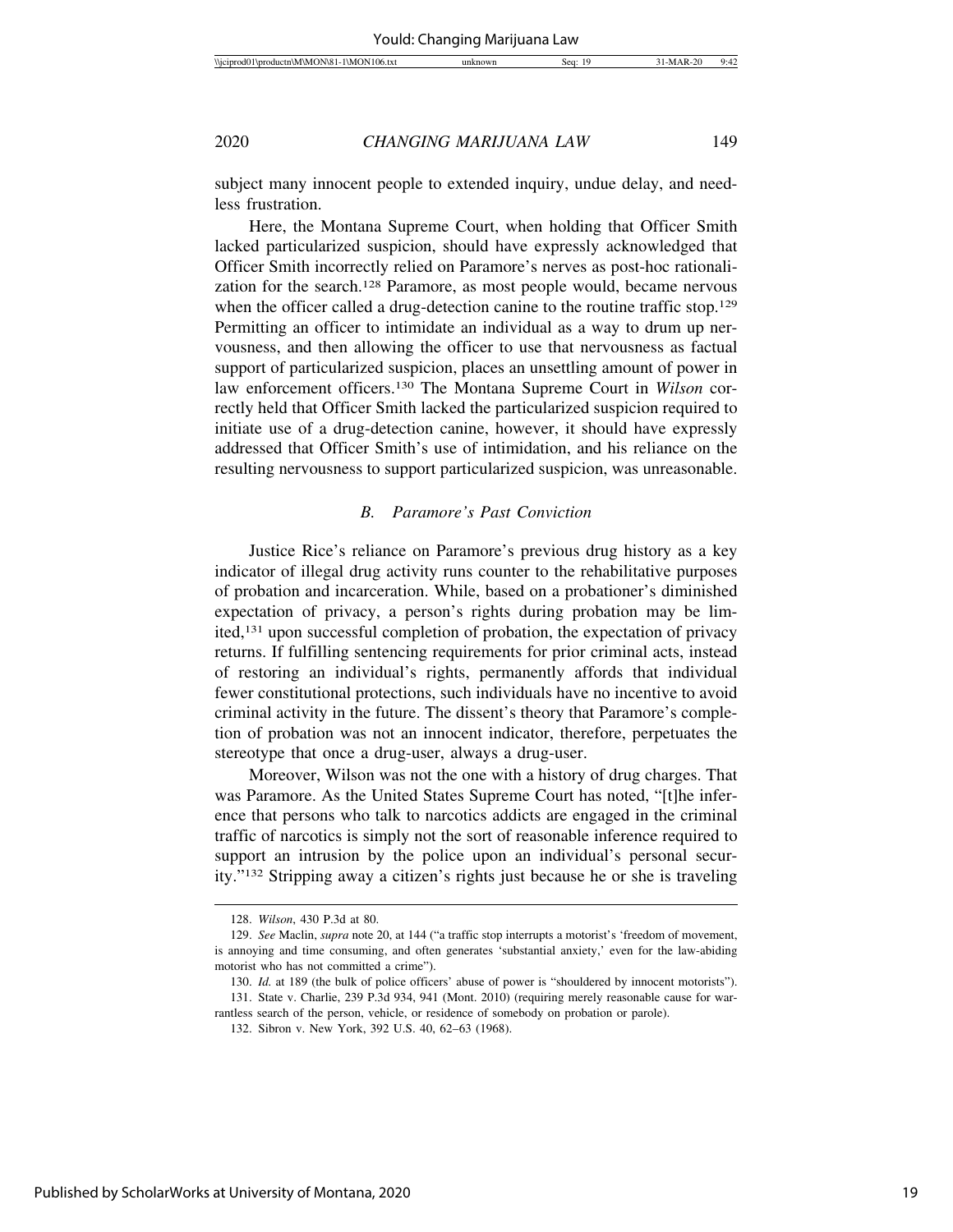with somebody that successfully completed probation a number of years ago133 not only contravenes the fundamental nature of those rights, but also further isolates and ostracizes those with prior drug charges. Those without prior drug charges will be less likely to travel or associate with people with such charges if, by riding in a vehicle with somebody who at one point was arrested for marijuana possession, they lose their fundamental rights. This paradox only perpetuates recidivism by relegating those with misdemeanor marijuana convictions to associate only with people who have criminal records—likely including felons and violent offenders. Instead of promoting those individuals struggling with substance abuse problems to become thriving members of society, the dissent seeks to inhibit those who have completed their sentences from integrating back into society.

The following section discusses the critical flaws in the rationale supporting reduced constitutional scrutiny of government use of drug-detection canines. Specifically, it suggests that the defense should have raised the argument that, in light of Montana's Medical Marijuana Act, the particularized suspicion standard should no longer apply to government use of drugdetection canines trained to detect marijuana.

#### V. NOSING FORWARD: THE FUTURE OF DRUG-DETECTION CANINES

Criminalized marijuana possession is quickly becoming an outdated doctrine. Despite the Federal Controlled Substances Act classifying marijuana as a Schedule I drug due to its alleged lack of known medical benefits,134 at the time of this publication, 37 states permit medical use of marijuana,135 and each have established regulatory systems for the cultivation,

<sup>133.</sup> *See e.g. Wilson*, 430 P.3d at 80.

<sup>134. 21</sup> U.S.C. § 812 (2018). *See also* Gonzales v. Raich, 545 U.S. 1, 32–33 (2005) (holding, despite state laws permitting medical use of marijuana, the Controlled Substance Act is valid exertion of Congress' power to regulate commerce among the several states).

<sup>135.</sup> ALASKA STAT. § 17.37.030 (2019); ARIZ. REV. STAT. ANN. § 36–2801; ARK. CONST. Amend. 98, § 1; CAL. HEALTH & SAFETY CODE § 11362.1 (LexisNexis 2020); COLO. CONST. Art. XVIII, § 14; CONN. GEN. STAT. § 21a-408 (2019); DEL. CODE ANN. 16, § 4901A; D.C. CODE § 7–1671.01 (2020); FLA. CONST. Art. X, § 29; GA. CODE ANN. § 43–34–120 (2019); HAW. REV. STAT. § 329–121; 410 ILL. COMP. STAT. ANN. 130/1 (2020); IND. CODE ANN. § 24–4–21- 1 (LexisNexis 2020); IOWA CODE § 124E.1; LA. STAT. ANN. § 1168.1 (2019); ME. REV. STAT. ANN. 22 § 2421 (2019); MD. CODE ANN., HEALTH-GEN. § 13-3301.1 (LexisNexis 2019); MASS. ANN. LAWS ch. 94I, § 1; MICH COMP LAWS SERV. § 333.26421 (LexisNexis 2019); MINN. STAT. § 152.21; MO. CONST. Art. XIV, § 1; MONT. CODE ANN. § 50–46–301 (2019); NEV. REV. STAT. ANN. § 453A.010 - 453A.810 (LexisNexis 2019); N.H. REV. STAT. ANN. 126–X:1; N.J. STAT. ANN. § 24:6I–1; N.M. STAT. ANN. § 26-2B-1 (2019); N.Y. PUB. HEALTH LAW § 3360 (McKinney 2019); N.D. CENT. CODE § 19-24.1-01 (2019); OHIO REV. CODE ANN. § 3796.01 (LexisNexis 2020); OKLA. STAT. TIT. 63 § 15–420 (2019); OR. REV. STAT. § 475B.010 (2019); 35 PA. CONS. STAT. § 10231.303 (2019); R.I. GEN. LAWS § 21–28.6–1 (2019); UTAH CODE ANN. § 26–61a–101 (LexisNexis 2019); VT. STAT. ANN. TIT. 18 § 4474b (2020); WASH. REV. CODE § 69.515A.005. (2019); W. VA. CODE § 16A–1–1 (2019).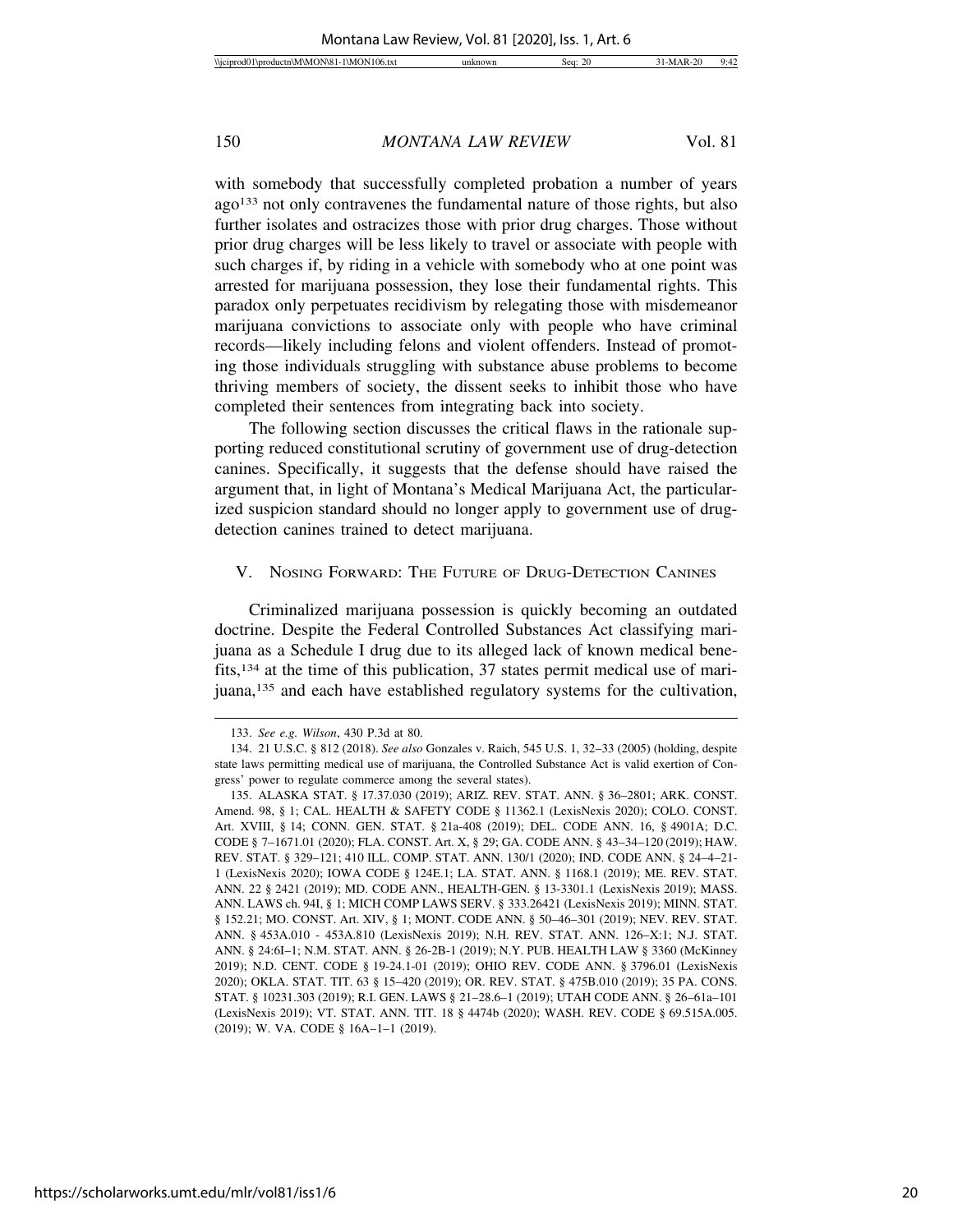distribution, and use of marijuana for medical use. Of those 37 states, 11 states also permit recreational marijuana<sup>136</sup> more recently referred to as "adult-use cannabis."137 The states allowing adult-use cannabis express numerous legislative purposes including shifting law enforcement focus to violent and property crimes,<sup>138</sup> regulating and taxing the marijuana industry,<sup>139</sup> disbanding the unregulated marijuana markets,<sup>140</sup> restricting use by minors<sup>141</sup> and enhancing revenue for public purposes.<sup>142</sup> While, under federal law, marijuana remains illegal to possess for either medical or recreational purposes, since 2014, the Consolidated Appropriations Act has prohibited the United States Department of Justice from spending funds to federally prosecute individuals who engage in conduct permissible under state medical marijuana laws.143

Relevant here, in 2004 the Montana legislature enacted the Montana Medical Marijuana Act (MMA).144 The MMA provides legal protections against not only arrest and prosecution for marijuana offenses, but also ex-

138. ALASKA STAT. § 17.38.010 (2019); *see also* NEVADA REV. STAT. ANN. § 453D.020 (2019).

139. 2016 Prop. 64 note following CAL. HEALTH & SAFETY CODE § 11018; *see* COLO CONST. art. XVIII, § 16(a).

140. Note following WASH. REV. CODE § 69.50.334 (2019).

141. 2016 Prop. 64 note following CAL. HEALTH & SAFETY CODE § 11018 (2020).

144. MONT. CODE ANN. § 50-46-101 (repealed in 2011); MONT. CODE ANN. § 50-46-301 (2019).

<sup>136.</sup> ALASKA STAT. § 17.38.010 (2019); CAL. HEALTH & SAFETY CODE § 11362.1 (Lexis-Nexis 2020); COLO. CONST. Art. XVIII, § 16; D.C. CODE § 48–904.01 (2020); 410 ILL. COMP. STAT. ANN. 130/1 (2020) 2019 ILL. LAWS 27; ME. REV. STAT. ANN. 28-B § 1501 (2019); MASS. ANN. LAWS Ch. 94G, § 7; MICH COMP LAWS SERV. § 333.27951 (LexisNexis 2019).; NEV. REV. STAT. ANN. § 453D.020 (LexisNexis 2019); OR. REV. STAT. § 475B.010 (2019); VT. STAT. ANN. TIT. 18 § 4230a (2020); WASH. REV. CODE § 69.50.4013 (2019).

<sup>137.</sup> Certain state legislatures have substituted the term "adult-use cannabis" for what was more commonly referred to as "recreational" marijuana, presumably to acknowledge that adults may choose to use marijuana for myriad reasons, only one of which might be recreation. *See, e.g.* Adult and Medical Use of Cannabis Act, OR. REV. STAT. § 475B.010 (2019); *see* People v. McKnight, 446 P.3d 397, 409 (Colo. 2019) (discussing multiple uses of marijuana).

<sup>142.</sup> NEVADA REV. STAT. ANN. § 453D.020(2) (2019) (revenue dedicated to public education); COLO CONST. art. XVIII, § 16(a). Colorado has obtained over \$1 billion in State revenue since it legalized adult-use cannabis in 2014, netting \$500 million of that in the last two years, https://perma.cc/ 3BXB-9GAM.

<sup>143.</sup> Consolidated Appropriations Act of 2018, Pub. L. No. 115-141, § 538, 132 Stat. 348 (2017); United States v. McIntosh, 833 F.3d 1163, 1176-77 (9th Cir. 2016). *But see* Montana Caregivers Assoc., LLC v. United States, 841 F.Supp.2d 1147, 1149-50 (D. Mont. 2012) (prior to the Consolidated Appropriations Act limiting DOJ funding for medical marijuana prosecution, the Commerce Clause provided the DOJ with power to enforce medical marijuana possession and distribution under the Controlled Substances Act). *See also* Kyle Jaeger, *House-Passed Marijuana Amendments Stripped From Congressional Spending Bills*, Marijuana Moment (Dec. 16, 2019), https://perma.cc/LW7A-DMDS (a similar appropriations rider prohibiting federal spending on prosecution of persons in compliance with state recreational and adult-use marijuana laws did not obtain senate consent).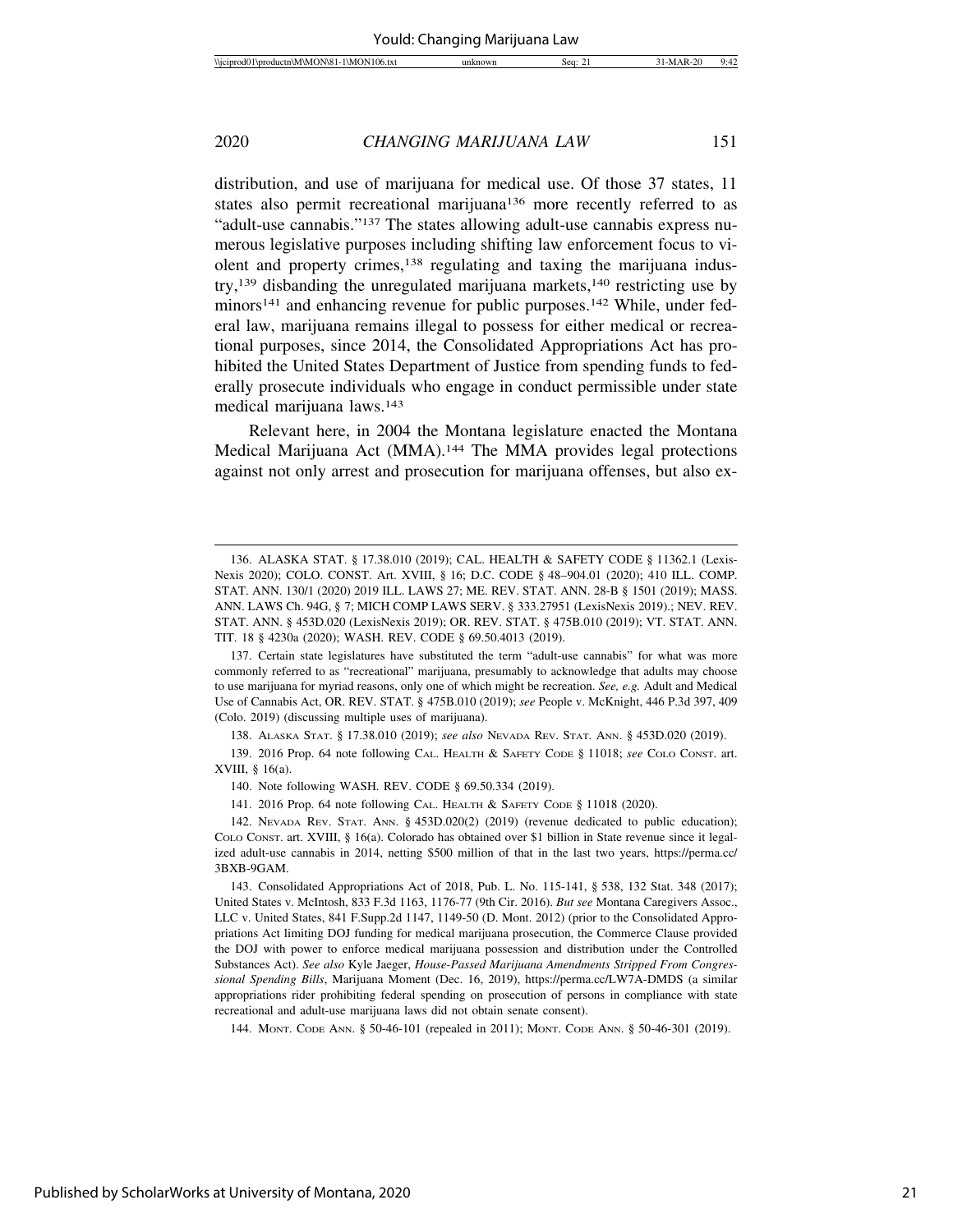plicitly protects against the denial of constitutional rights.145 The MMA provides, subject to certain location limitations,146 that

an individual who possesses a registry identification card or license issued pursuant to this part may not be arrested, prosecuted, or penalized in any manner or be denied any right or privilege . . . solely because the person cultivates, manufactures, possesses, or transports marijuana in the amounts allowed under this section; or the registered cardholder acquires or uses marijuana.147

The regular enactment of appropriations riders, beginning in 2014, protecting those in the medical marijuana industry from federal prosecution, followed by the 2016 amendments to the MMA which enabled licensed providers to serve more than three patients<sup>148</sup> heralded a new era of marijuana law in Montana. From 2016 to 2019, the number of medical marijuana patients obtaining effective care increased by 342%, now totaling 34,413 patients.149 The substantial increase in prevalence of Montanans lawfully using, cultivating, and possessing marijuana has significantly increased the likelihood that drug-detection canines will give false positive alerts.

Before the MMA permitted medical marijuana possession, drug-detection canines trained to detect marijuana and other drugs were uniquely selective in disclosing only the presence of contraband. However, this no longer holds true. While a positive alert from a drug-detection canine trained to detect marijuana is reliable indication that a person possesses marijuana, a positive alert no longer reliably indicates that a person possesses marijuana illegally. A positive alert could very well be indicating that a person possesses marijuana in compliance with the MMA. Moreover, those permitted to possess marijuana have a reasonable expectation of privacy in the medicine they use.

With this supporting rationale of unique selectivity crumbling under the weight of the MMA, Montana courts should re-evaluate the use of drugdetection canines trained to detect marijuana based upon mere particularized suspicion. While a case where a drug-detection canine discovers a person's lawfully possessed medical marijuana would be the ideal case for the Montana Supreme Court to reconsider this area of its search and seizure doctrine, any case in which an officer uses a drug-detection canine trained to detect marijuana based upon mere particularized suspicion will suf-

<sup>145.</sup> Id. § 50–46–319(2).

<sup>146.</sup> *Id.* § 50–46–320.

<sup>147.</sup> *Id.* § 50–46–319(2).

<sup>148.</sup> *Montana's medical marijuana laws and history*, MARIJUANA POLICY PROJECT (2020), https:// perma.cc/D3G8-K38X.

<sup>149.</sup> Seaborn Larson, *Number of Montana medical marijuana card holders surges 342% in three years*, MISSOULIAN (Jun 27, 2019), https://perma.cc/67KR-F7D4.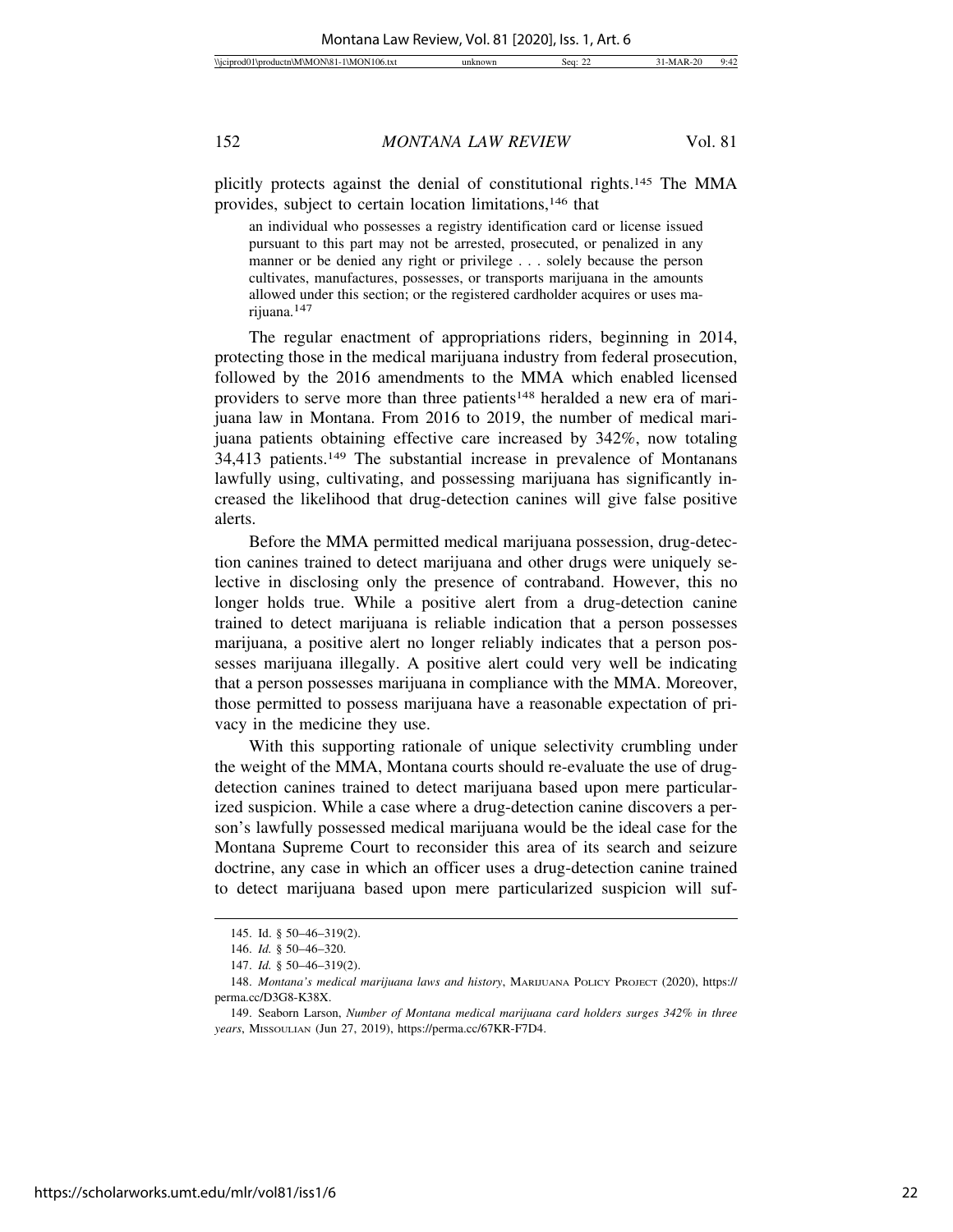| ገራ<br>Wci<br>w<br>$\overline{1}$ | - Sec | ີ<br>$\cdot$<br> |
|----------------------------------|-------|------------------|
|                                  |       |                  |

fice.150 If the defense in *Wilson* had challenged the validity of the particularized suspicion standard with respect to drug-detection canines trained to detect marijuana, the Montana Supreme Court would have had the opportunity to correct the current flaws in its drug-detection canine jurisprudence.

#### *A. Re-evaluating Tackitt's Reasoning*

Tackitt's reasoning, which allows an officer to use a drug-detection canine trained to detect marijuana based upon mere particularized suspicion, is flawed in two ways. First, the rationale that use of a drug-detection canine reveals only the presence or absence of contraband is no longer valid because canines trained to detect marijuana cannot distinguish between lawfully possessed marijuana and illegally possessed marijuana. Second, *Tackitt* improperly balances government law enforcement interests against individual privacy interests.

#### *1. Indistinguishable Scents and Reasonable Expectations of Privacy*

As discussed above, in Montana, an officer may initiate use of a drugdetection canine based upon mere particularized suspicion of criminal activity.151 The Montana Supreme Court, in *Tackitt*, held that use of a drugdetection canine to sniff the trunk of a parked vehicle did, in fact, constitute a search.152 However, the Montana Supreme Court, instead of requiring the same level of factual support it requires for any other warrantless search of an automobile— "the existence of probable cause as well as a generally applicable exception to the warrant requirement such as a plain view search, a search incident to arrest, or exigent circumstances,"153 the Montana Supreme Court allowed the use of a drug-detection canine based upon much less factual indicia of criminal activity. The Montana Supreme Court justified this reduced standard because the use of the drug-detection canine was minimally intrusive and revealed only the presence or absence of illegal substances.154 Importantly, at the time the Montana Supreme Court decided *Tackitt*, the Montana legislature had not passed the MMA and possession of marijuana was illegal for all people in the state. However, under the MMA, certain amounts of marijuana may now be lawfully possessed by registered cardholders. Consequently, the drug-detection canines trained to detect ma-

<sup>150.</sup> *See e.g.* People v. McKnight, 446 P.3d 397, 399 (Colo. 2019) (a methamphetamine case that reevaluated the search and seizure doctrine surrounding drug-detection canines trained to detect marijuana).

<sup>151.</sup> State v. Tackitt, 67 P.3d 295, 303 (Mont. 2003).

<sup>152.</sup> *Id.* at 300–01.

<sup>153.</sup> State v. Elison, 14 P.3d 456, 471 (Mont. 2000) (discussing the requirements of a warrantless search of an automobile).

<sup>154.</sup> *Tackitt*, 67 P.3d at 302–303.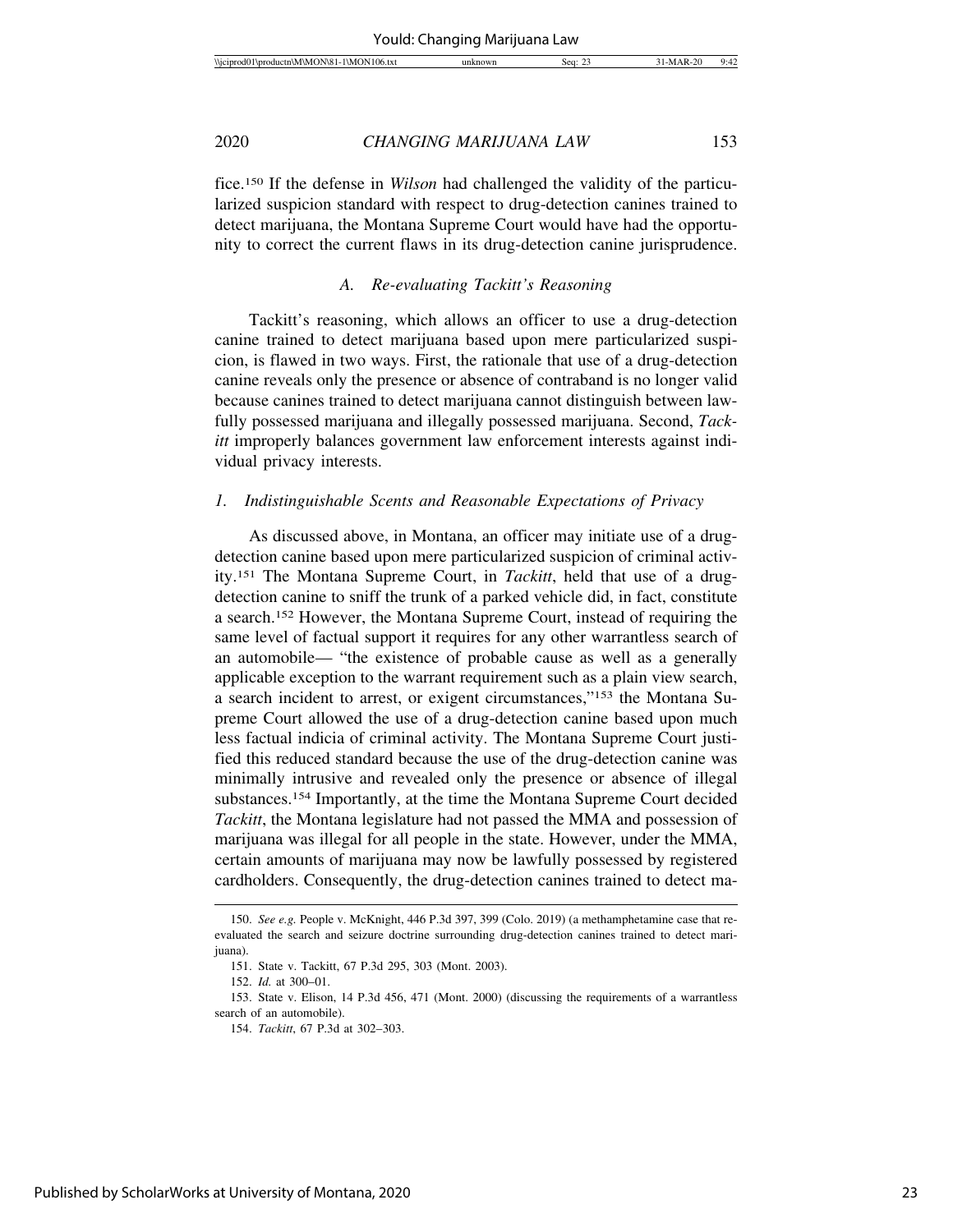rijuana indiscriminately disclose the presence of both lawfully possessed marijuana and illegally possessed marijuana.

The Supreme Court of Colorado, in *People v. McKnight*, recently addressed a similar issue — a drug-detection canine's inability to distinguish between lawful possession of marijuana and illegal possession of methamphetamine. In *McKnight*, the officer, based upon particularized suspicion of methamphetamine possession,155 requested back-up bring a drugdetection canine that had been trained to detect odors of methamphetamine, cocaine, heroin, ecstasy, and marijuana.156 The drug-detection canine was trained to give the same alert upon detection of any of those five drugs.157 The Colorado Supreme Court held that, due to the canine's inability to distinguish between lawful possession of marijuana<sup>158</sup> and illegal possession of methamphetamine, an officer may not initiate use of a drug-detection canine trained to detect marijuana, unless the officer has "probable cause to believe that an item or area contains drugs in violation of state law."159

The same logic applied in *McKnight* holds true in states such as Montana where, despite recreational marijuana being illegal, medical marijuana is legal. Just as the drug-detection canine in *McKnight* could not distinguish between legal marijuana and illegal methamphetamine, a drug-detection canine trained to detect marijuana cannot distinguish between legally possessed medical marijuana and illegally possessed marijuana. Drug-detection canines trained to detect marijuana no longer provide a yes-or-no answer to the question of whether illegal narcotics are present in a vehicle.<sup>160</sup>

Now, the canine may alert to lawfully possessed marijuana, violating the individual's reasonable expectation in his or her lawful possession.161 What a person uses marijuana for, whether to "treat symptoms of a chronic illness, mitigate mental health conditions, or [currently in 11 states] engage in recreational activities" is reasonably expected to remain private.162 Use of a drug-detection canine trained to alert to the presence of marijuana invades that expectation of privacy. And, unless an officer has "probable cause as well as a generally applicable exception to the warrant require-

<sup>155.</sup> *See McKnight*, 446 P.3d at 400—401 (the trial court "conclude[d] that there was reasonable suspicion of criminal activity supporting the search).

<sup>156.</sup> *Id.*

<sup>157.</sup> *Id.*

<sup>158.</sup> COLO. CONST. art. XVIII, §16(a)(3) (The Colorado Constitution permits adults 21 years of age or older to lawfully possess up to an ounce of marijuana).

<sup>159.</sup> *McKnight*, 446 P.3d at 400.

<sup>160.</sup> *Id.* at 406.

<sup>161.</sup> *Id.* at 408.

<sup>162.</sup> *Id.* at 409; s*ee also* State v. Nelson, 941 P.2d 441, 449 (Mont. 1997) (recognizing a reasonable expectation of privacy in an individual's medical records).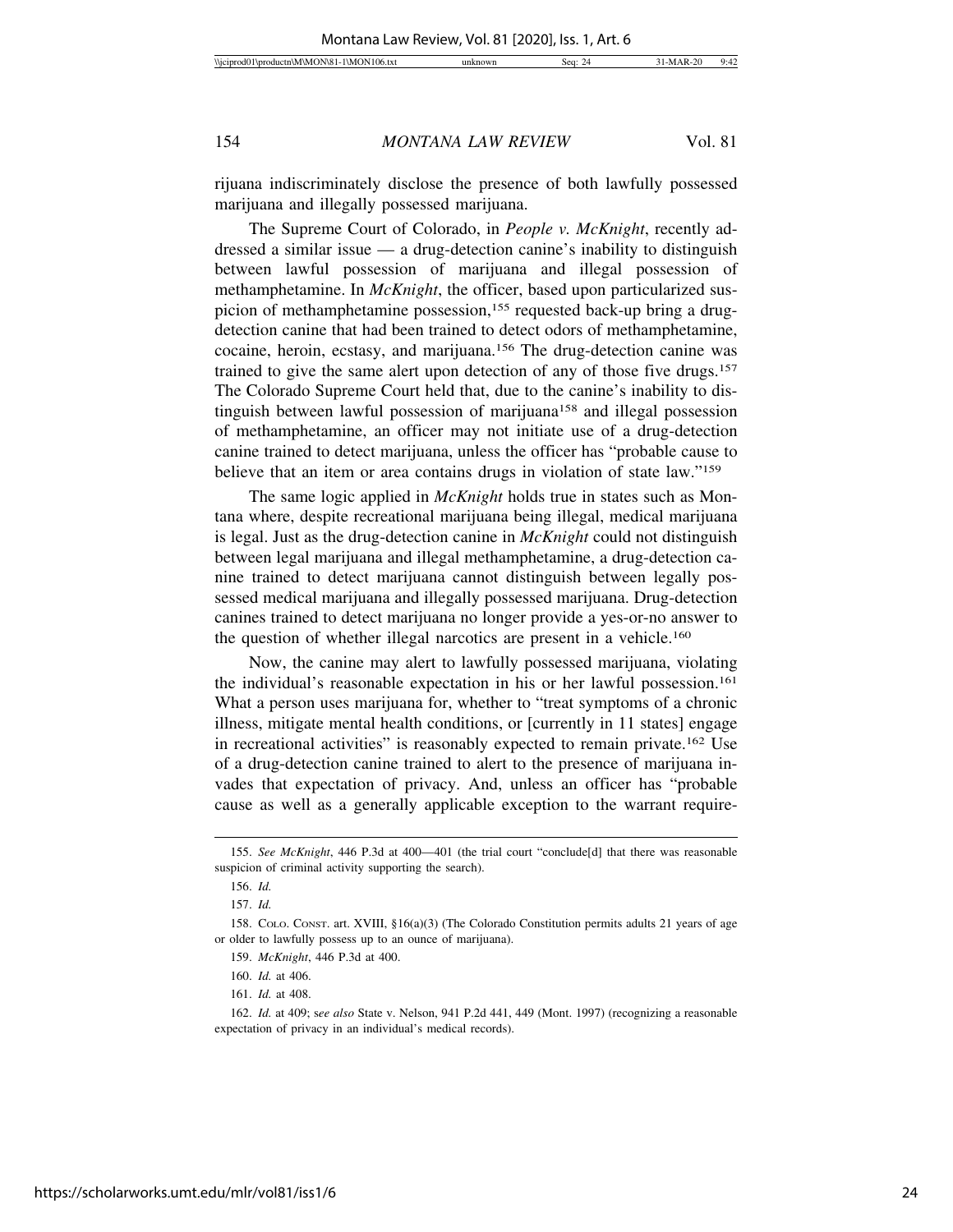| Wici<br>10 <sup>k</sup><br>۱N<br>АM<br>diam'r.<br>,,,,<br>. | Sea | ົ | ۰۰<br>. .<br>т. |
|-------------------------------------------------------------|-----|---|-----------------|
|                                                             |     |   |                 |

ment,"163 the officer should not be allowed, without a warrant, to use a drug-detection canine that alerts to marijuana. Consequently, in states permitting either medical or adult-use marijuana, use of drug-detection canines trained to detect marijuana based on mere particularized suspicion is no longer justified.

#### *2. Governmental Interests in Enforcing Drug Prohibitions*

The Court in *Tackitt*, when holding that officers may use drug-detection canines based on mere particularized suspicion relied on *Hulse* which closely follows the rationale of *Terry.*164 Terry and *Hulse*, which weighed the dangers of armed suspects and drunk drivers against constitutional protections of privacy, ultimately decided the interests of officer and highway safety justified "carefully limited search[es],"165 including weapons frisks and field sobriety tests, based upon mere particularized suspicion. The Court in *Tackitt*, followed this balancing approach, but instead of balancing the government's *safety* interests against the individual privacy interests, it balanced the government's "*law enforcement* interests" against the individual privacy interests.166

Presumably, the *Tackitt* Court avoided balancing the safety interests against privacy interests because the direct safety concerns arising from the suspected drug-trafficking were already addressed by *Terry* and *Hulse*. Under *Terry* and *Hulse*, an officer would be able to conduct a weapons frisk to protect themselves from weapons used by illegal drug-traffickers or a field sobriety test to protect people on roadways from an individual who is driving under the influence of the drugs they are suspected to be trafficking. But, does drug-trafficking have other indirect safety concerns? Could *Tackitt* be justified by the safety concerns that possession or trafficking of illegal drugs will lead to overdose by those who ultimately consume the drugs?

Granted, consumption of certain drugs, opiates for example, are dangerous to the individuals consuming them, however, marijuana consumption, whether legally or illegally consumed, is demonstrably safer than other illicit substances.167 The Montana Legislature recognizes this by making possession of marijuana a misdemeanor, while making possession of other

<sup>163.</sup> State v. Elison, 14 P.3d 456, 471 (Mont. 2000) (discussing the requirements of a warrantless search of an automobile).

<sup>164.</sup> State v. Tackitt, 67 P.3d 295, 302 (Mont. 2003); s*ee also* Hulse v. Department of Justice, 961 P.2d 75, 86–87 (Mont. 1997).

<sup>165.</sup> *Hulse*, 961 P.2d at 86–87.

<sup>166.</sup> *Tackitt*, 67 P.3d at 302 (emphasis added).

<sup>167.</sup> The CDC reported 63,600 drug overdoses in 2016. National Center for Health Statistics, *Drug Overdose Deaths in the United States, 1999-2016*, CENTERS FOR DISEASE CONTROL AND PREVENTION (Dec. 2017), https://perma.cc/LD3E-KNBS. *C.f.* CDC report that marijuana overdoes is "unlikely." National Center for Chronic Disease Prevention and Health Promotion, *Is it possible to "overdose" or have*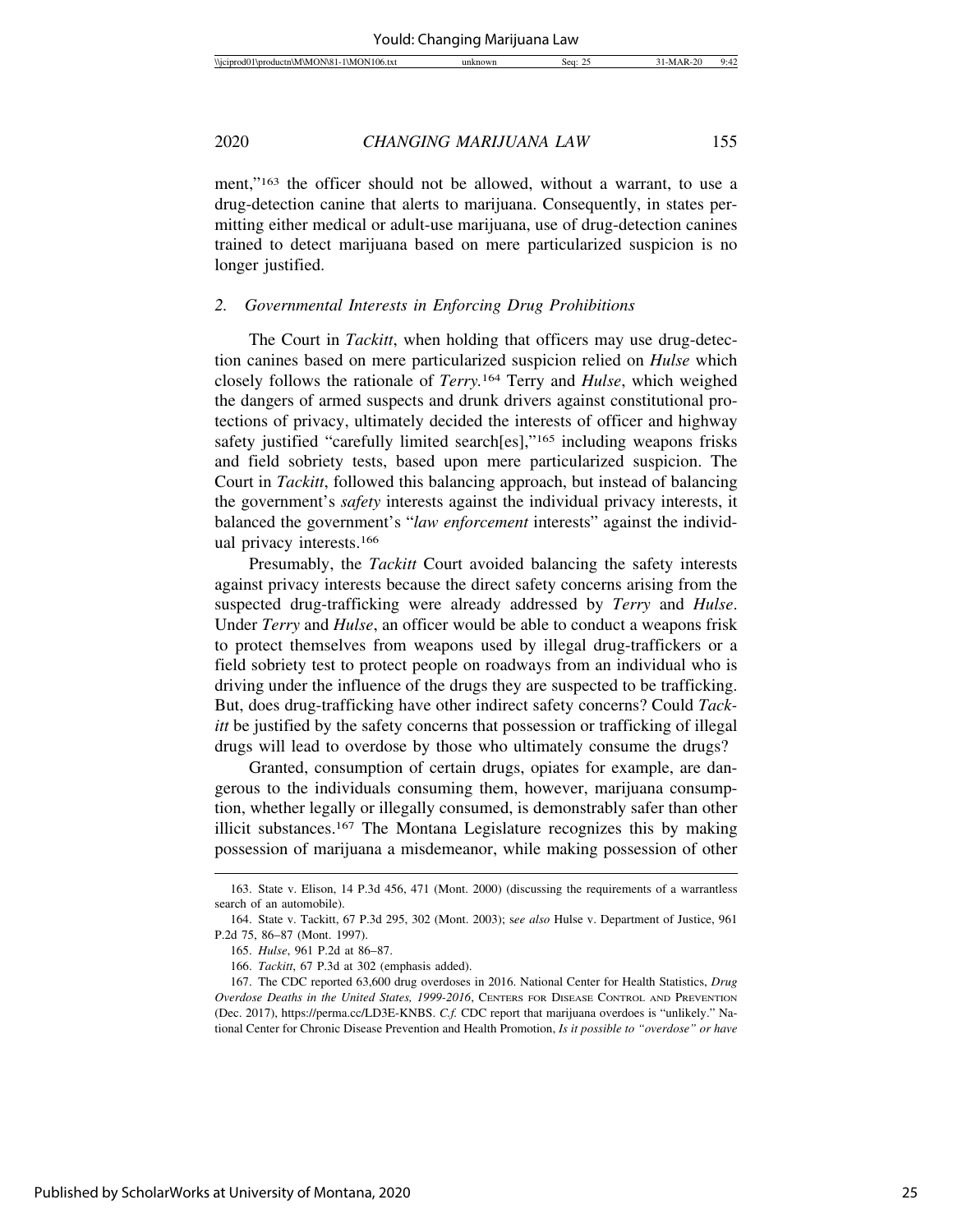drugs a felony.168 Thus, allowing drug-detection canines trained to detect marijuana the same reduced constitutional scrutiny as those trained to detect more dangerous drugs like heroin, is not justified.

Moreover, a person like Tackitt or Wilson, who illegally possesses marijuana and refrains from consuming it before driving, poses much less danger to society than somebody who ingests a lawful intoxicant, like alcohol, and gets behind the wheel of an automobile.169 An individual possessing marijuana cannot injure the investigating officer with the drugs, nor can the individual endanger highway safety by merely possessing the drugs. The safety concerns which justified the reduction in constitutional scrutiny for weapons frisks and field sobriety tests, are not present to justify reducing the constitutional scrutiny of drug-detection canines trained to detect marijuana.

Further, while the *Tackitt* Court recognized Montana's "interest in discouraging illegal drug trafficking is substantial,"170 that interest is not compelling and does not justify infringing the individual right of privacy. Despite delegates at Montana's Constitutional Convention suggesting that the right of privacy must yield to the compelling interest of conducting reasonable searches,<sup>171</sup> the delegates also discussed the weaknesses of traditional property-based search and seizure law.172 Delegate Bob Campbell acknowledged that "the government must come into our lives at some point," however, he qualified that statement by requiring that the government must have a good—i.e. compelling— reason for doing so.<sup>173</sup>

While the Montana Supreme Court has held that the government interest in conducting reasonable searches and seizures based on "probable cause" is compelling justification to infringe the individual right of privacy,174 it has not recognized searches and seizures based on "particularized suspicion" as similarly compelling interests.

*a "bad reaction" to marijuana?*, CENTERS FOR DISEASE CONTROL AND PREVENTION (March 7, 2018), https://perma.cc/C4NU-T9AN.

<sup>168.</sup> MONT. CODE ANN. § 45-9-102(1)—(3).

<sup>169.</sup> National Center for Injury Prevention and Control, *Impaired Driving: Get the Facts*, Centers for Disease Control and Prevention (March 22, 2019), https://perma.cc/AQY3-KZ8E (in 2016, 10,497 people died in alcohol-impaired driving crashes, accounting for 28% of all traffic-related deaths in the United States).

<sup>170.</sup> *Tackitt*, 67 P.3d at 302.

<sup>171. 6</sup> CONSTITUTIONAL CONVENTION TRANSCRIPT 1852–53 (because the people have a right to be free only from *unreasonable* searches and seizures, the state has a compelling interest to conduct *reasonable* searches and seizures).

<sup>172.</sup> *Id.* at 1681.

<sup>173.</sup> *Id.*

<sup>174.</sup> State v. Nelson, 941 P.2d 441, 449 (Mont. 1997).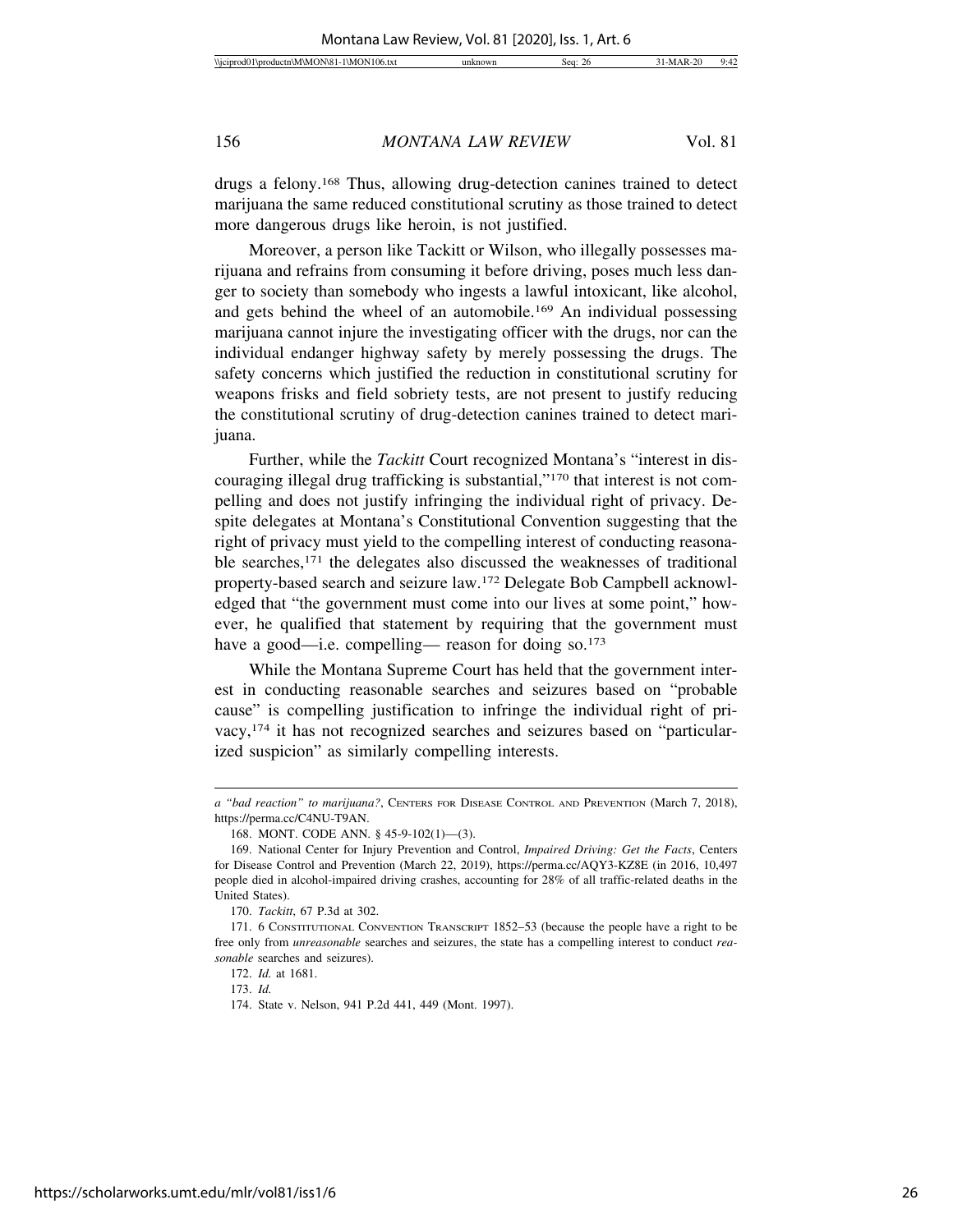*Tackitt* itself concedes that the government's interest in discouraging illegal drug trafficking is merely substantial, but not compelling.175 Absent the compelling safety interests present in *Hulse* and *Terry*, the holding in *Tackitt* violates the individual right of privacy. Furthermore, any argument that suggests the individual right of privacy must yield to the government's interest in enforcing laws through reasonable search and seizures is misplaced, unless such searches and seizures are based on probable cause. Therefore, the Montana Supreme Court should require, prior to an officer's warrantless use of a drug-detection canine trained to detect marijuana, "the existence of probable cause as well as a generally applicable exception to the warrant requirement such as a plain view search, a search incident to arrest, or exigent circumstances."176

#### *3. Alternate Judicial Options*

Alternatively, the Montana Supreme Court could maintain *Tackitt*, and simply require that prior to using drug-detection canines, officers have particularized suspicion of drug activity that violates state law. This would require officers to provide specific, articulable facts that the item or area to be searched contains drugs other than marijuana,<sup>177</sup> or if the officer suspects the item or area to be searched contains marijuana, that the individual fails to comply with the MMA, e.g. does not display a registry identification card upon demand.178

One way for officers to clearly identify which drug other than marijuana they suspect the individual to possess is to refer to a list of illegal drugs and notice any objective indications of piqued interest when inquiring whether the individual possesses any of the specific drugs.<sup>179</sup>

As for establishing that an individual suspected of marijuana possession is suspected of violating state law, the officer must provide specific articulable facts that such an individual is not in compliance with the MMA. To do so, the officer merely needs to request that such an individual display a valid registry identification card. The MMA requires a registered card-

<sup>175.</sup> State v. Tackitt, 67 P.3d 295, 302 (Mont. 2003). The interest in discouraging illegal drug trafficking may be better served by legalizing adult-use marijuana. *See* note following WASH. REV. CODE § 69.50.334 (2019) (discussing express legislative purposes of legalizing adult-use marijuana including disbanding the unregulated marijuana markets).

<sup>176.</sup> State v. Elison, 14 P.3d 456, 471 (Mont. 2000) (discussing the requirements of a warrantless search of an automobile).

<sup>177.</sup> *See e.g*. State v. Espinoza, 2019 WL 5382516 at \*3 (Mont. 2019) (officer observed defendant exhibit unique physical movements when asked about the presence of methamphetamine in her vehicle).

<sup>178.</sup> MONT. CODE. ANN. § 50–46–319(8) (possession of registration identification card presumes compliance with MMA)

<sup>179.</sup> *See e.g. Espinoza*, 2019 WL 5382516 at \* 2 (officer noted objective indications of heightened nervousness when asking individual if methamphetamine was present in the vehicle).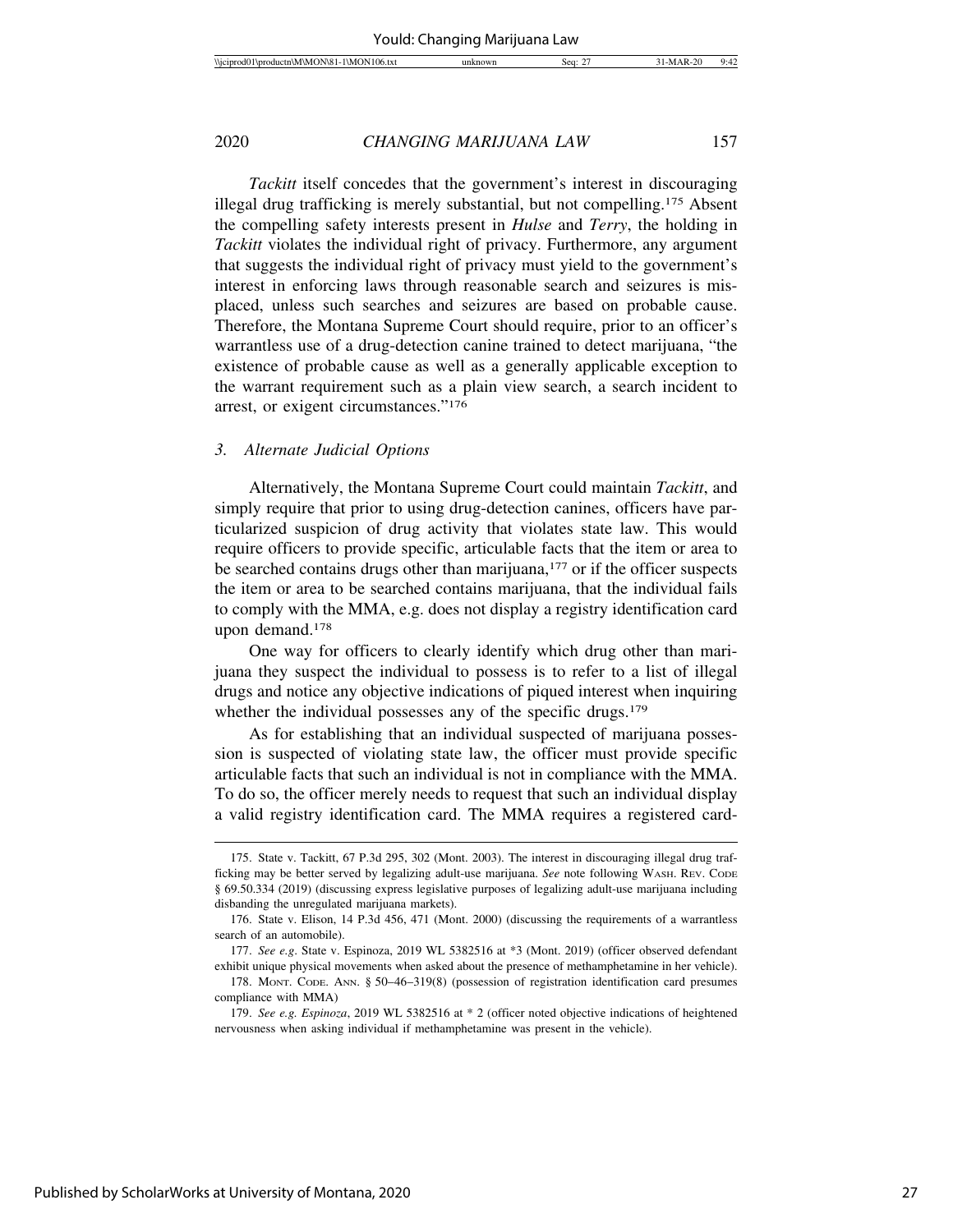holder to display his or her identification card upon demand,<sup>180</sup> and it presumes those individuals in possession of a registry identification card to be in compliance.181 If the individual suspected of possessing marijuana fails to display a registry identification card when an officer demands, the officer continues to have particularized suspicion of criminal activity because the individual would not be in compliance the MMA. However, if the individual does display his or her registry identification card, the officer must presume that the individual is in compliance with applicable law, and any particularized suspicion of unlawful possession of marijuana would, therefore, be dispelled.

Moreover, in Montana, the MMA provides not only a defense to be raised at trial but also maintains the cardholder's right to be free from unreasonable searches and seizures.182 Any argument stating that a registered card-holder can fight the seizure of lawfully possessed marijuana in court, while a truthful statement, does not encompass the entire truth. It disregards both the card-holder's presumption of compliance with the MMA and the card-holder's right to be free from unreasonable searches and seizures. The officer, without objective data from which he or she can infer that an individual possesses drugs *illegally*, the officer should not initiate use of a drugdetection canine.

Requiring officers to ask individuals if they are registered card-holders before initiating use of a drug-detection canine trained to detect marijuana may seem unduly burdensome on the officers, given that there are only 34,413 registered card-holders in Montana,183 a state with over 1 million residents.184 However, this is the best way to prevent denial of Montana's registered card holders' rights to privacy and freedom from unreasonable searches and seizures.185 The Massachusetts Supreme Court adopted such a position in *Commonwealth v. Canning*. 186

In Massachusetts, prior to a search, an officer must provide factual support that the individual or property in question "is not or probably not

<sup>180.</sup> City of Missoula v. Shumway, 434 P.3d 918, 921 (Mont. 2019) (citing MONT. CODE. ANN. § 50-46-317 (2017)).

<sup>181.</sup> *Id.* (citing MONT. CODE. ANN. § 50–46–319(8) (2017)).

<sup>182.</sup> *See* MONT. CODE. ANN. § 50-46-319 (registered cardholders may not be denied any right); *see also Shumway*, 434 P.3d at 921, n.1 (noting the MMA affords a defense, not an affirmative defense, because affirmative defenses only apply when the conduct being defended is actually unlawful).

<sup>183.</sup> Larson, *supra* note 149.

<sup>184.</sup> United States Census Bureau, *QuickFacts Montana* (last visited Jan. 14, 2020), https://perma .cc/YMY3-PZS9.

<sup>185.</sup> MONT. CODE. ANN. § 50–46–319(2) (2019).

<sup>186. 28</sup> N.E.3d 1156 (Mass. 2015) (superseded by statute); *see* MASS. GEN. LAWS CH. 94G, §7 (legalizing recreational use of marijuana and cultivation of no more than 6 marijuana plants); *see also* Commonwealth v. Richardson, 94 N.E.3d 819, 827 n.9 (Mass. 2018).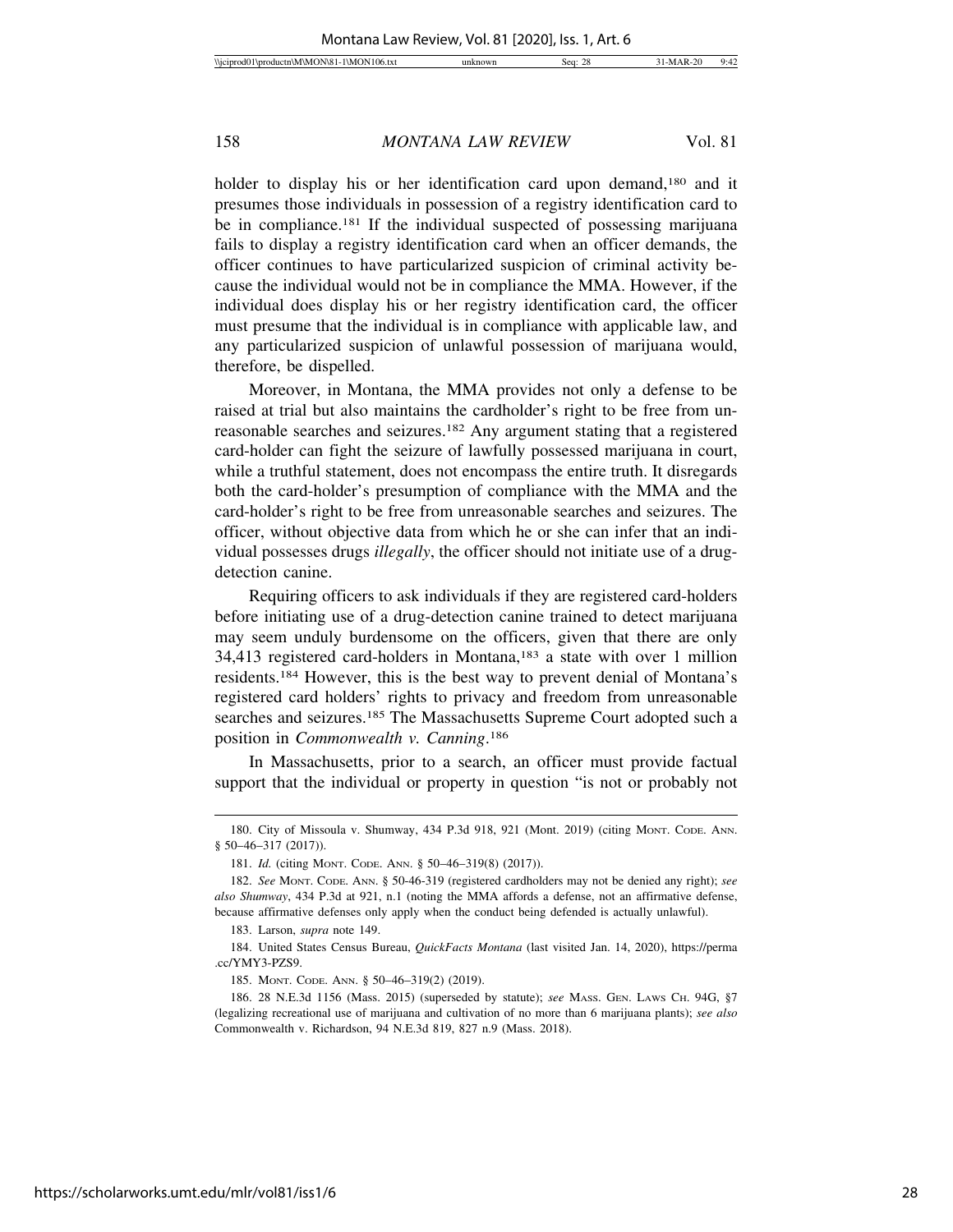registered to cultivate [or possess] the marijuana at issue."187 The Massachusetts Supreme Court analogized the medical marijuana registry card to that of a license to possess certain firearms, where the possession of those firearms are illegal without a license, but with a license possession is legal. *Canning* notes that, "although firearms cannot legally be carried without a license to carry, in the absence of any evidence beyond the 'unadorned fact' that the defendant was carrying a gun, there [is] no probable cause to suspect a crime was being committed."188 Similarly, the unadorned suspicion that a person possesses marijuana does not provide probable cause or even particularized suspicion that the individual has committed a crime. *Canning* holds that an officer seeking to search for evidence of illegal marijuana possession or cultivation "must offer information sufficient to provide probable cause to believe the individual is not properly registered under the act to possess or cultivate the suspected substance."189 *Canning*, therefore, places on the investigating officer the burden to confirm or dispel whether an individual suspected of marijuana possession has a valid registry identification card before searching that individual.190

Montana should adopt the *Canning* approach because it aligns with the current construction of Montana's MMA, which places the burden on investigating officers to confirm whether an individual possess a registry identification card. In Montana, a registered cardholder need not "display" the registry identification card to be presumed in compliance, he or she merely needs to "possess" the card.191 Unless an officer demands to see an individual's registry identification card, the registered cardholder is not bound to disclose his or her private medical information. In order for an officer, investigating an individual suspected of marijuana possession, to have particularized suspicion of criminal activity, the investigating officer must determine whether such an individual is or is not a registered cardholder.<sup>192</sup>

Must a registered cardholder stopped for a minor traffic infraction assume that he or she is also under investigation for the possession of illegal drugs and disclose that he or she suffers from a debilitating medical condition just to suggest compliance with a law he or she is statutorily presumed to be in compliance with? Or consider an officer, suspecting a registered cardholder of cultivating marijuana, who plans on searching the cardholder's property when the cardholder is not present. Must all medical marijuana patients post a sign on their front door stating they suffer from a

<sup>187.</sup> *Canning*, 28 N.E.3d at 1165.

<sup>188.</sup> *Id.* at 1164.

<sup>189.</sup> *Id.* at 1158.

<sup>190.</sup> *But see* State v. Sisco, 373 P.3d 549, 554—555 (Ariz. 2016) (rejecting the "odor or sight plus" standard which roughly equates to the standard suggested here).

<sup>191.</sup> MONT. CODE. ANN. § 50–46–319.

<sup>192.</sup> *Id*. (requiring display of a valid registry identification card only upon demand).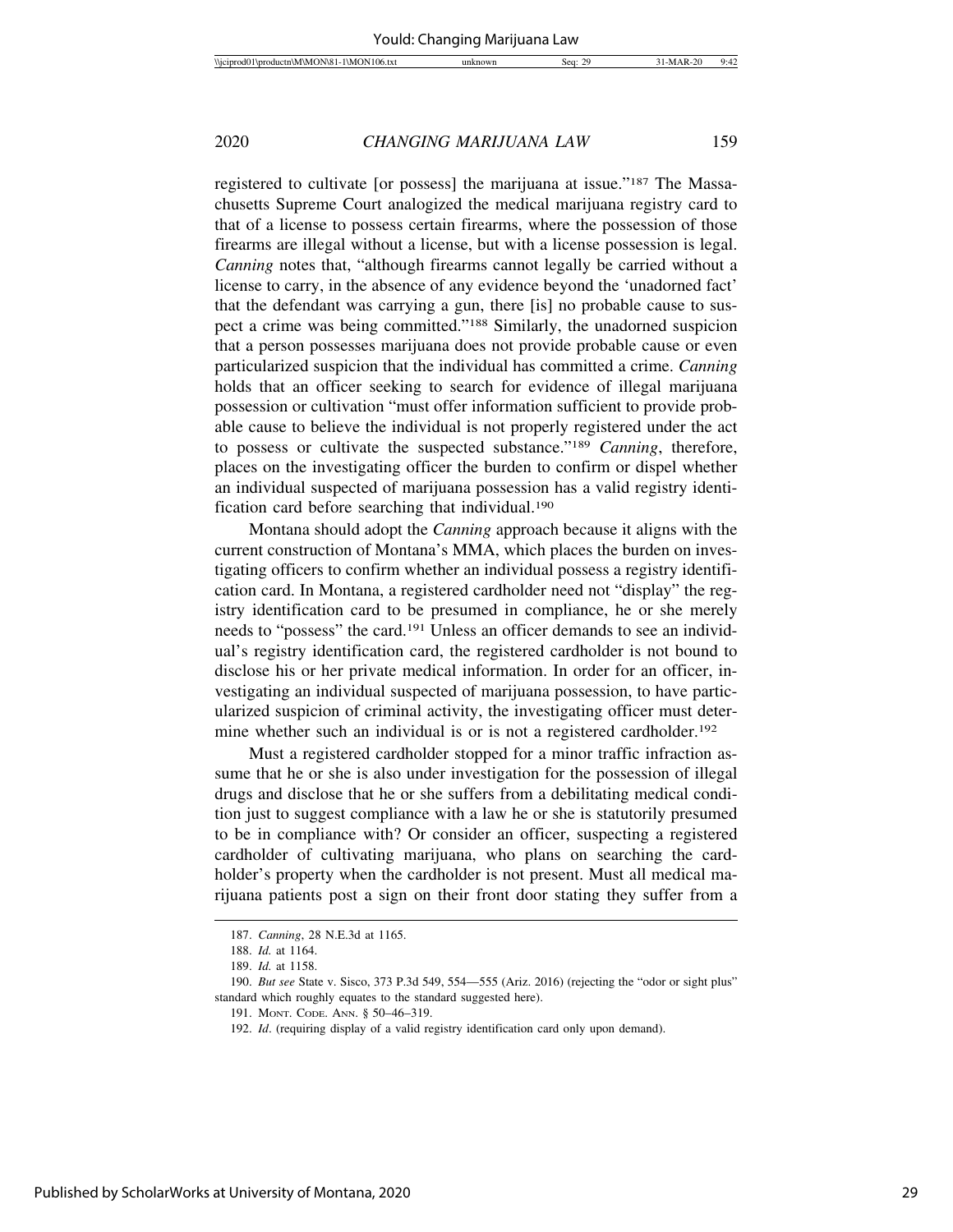debilitating medical condition for which they are prescribed medical marijuana in order to suggest compliance with medical marijuana laws? Montana's MMA suggests not. Possession of a valid registry identification is enough.

But what about people like Wilson and Paramore, who were not registered cardholders. Must an officer inquire whether they possess a registry identification card before initiating use of a drug-detection canine trained to detect marijuana? The short answer is yes. Otherwise, how can an officer have particularized suspicion of *criminal activity*? An officer that doesn't request to see an individual's registry identification card before initiating use of a drug-detection canine trained to detect marijuana is unable to determine whether the marijuana suspected to be possessed by the individual is possessed lawfully or unlawfully.

By failing to ask Wilson and Paramore if either of them possessed valid registry identification cards, Officer Smith lacked particularized suspicion of *criminal activity*. Officer Smith suspected Wilson and Paramore were trafficking drugs, but never dispelled the likelihood that the drugs he suspected Wilson and Paramore to be trafficking were lawfully possessed under the MMA. Even if Officer Smith had particularized suspicion that Wilson and Paramore were in possession of marijuana, without asking them whether they were registered cardholders, he lacked the particularized suspicion of *criminal activity* necessary to support the use of the drug-detection canine trained to detect marijuana.

If the Montana Supreme Court re-enforces the particularized suspicion standard to emphasize that the standard requires particularized suspicion of *criminal activity*, it must consider whether a positive alert from a drugdetection canine trained to detect marijuana gives rise to the probable cause needed to obtain a warrant.

#### *4. A Positive Alert is Not Probable Cause*

Under Montana law, the particularized suspicion needed to use a drugdetection canine, coupled with a subsequent positive alert from that drugdetection canine, amounts to probable cause sufficient to issue a search warrant.<sup>193</sup> In *State v. Mercer*,<sup>194</sup> the officer had particularized suspicion of criminal activity such that the canine search was lawful,195 and the positive alert from the drug-detection canine established probable cause to issue a

<sup>193.</sup> *See* State v. Stoumbaugh, 157 P.3d 1137, 1143 (Mont. 2007) (positive alert from drug-detection canine was one of many factors in determining probable cause); *see e.g.* State v. Mercer, 2015 WL 575994 at \*4 (Mont. 2015); *see also* Florida v. Harris, 568 U.S. 237, 247–48 (2013) (drug-detection canine alert provides probable cause).

<sup>194.</sup> *Mercer*, 2015 WL 575994 at \*1–4.

<sup>195.</sup> *Id.* at \*3.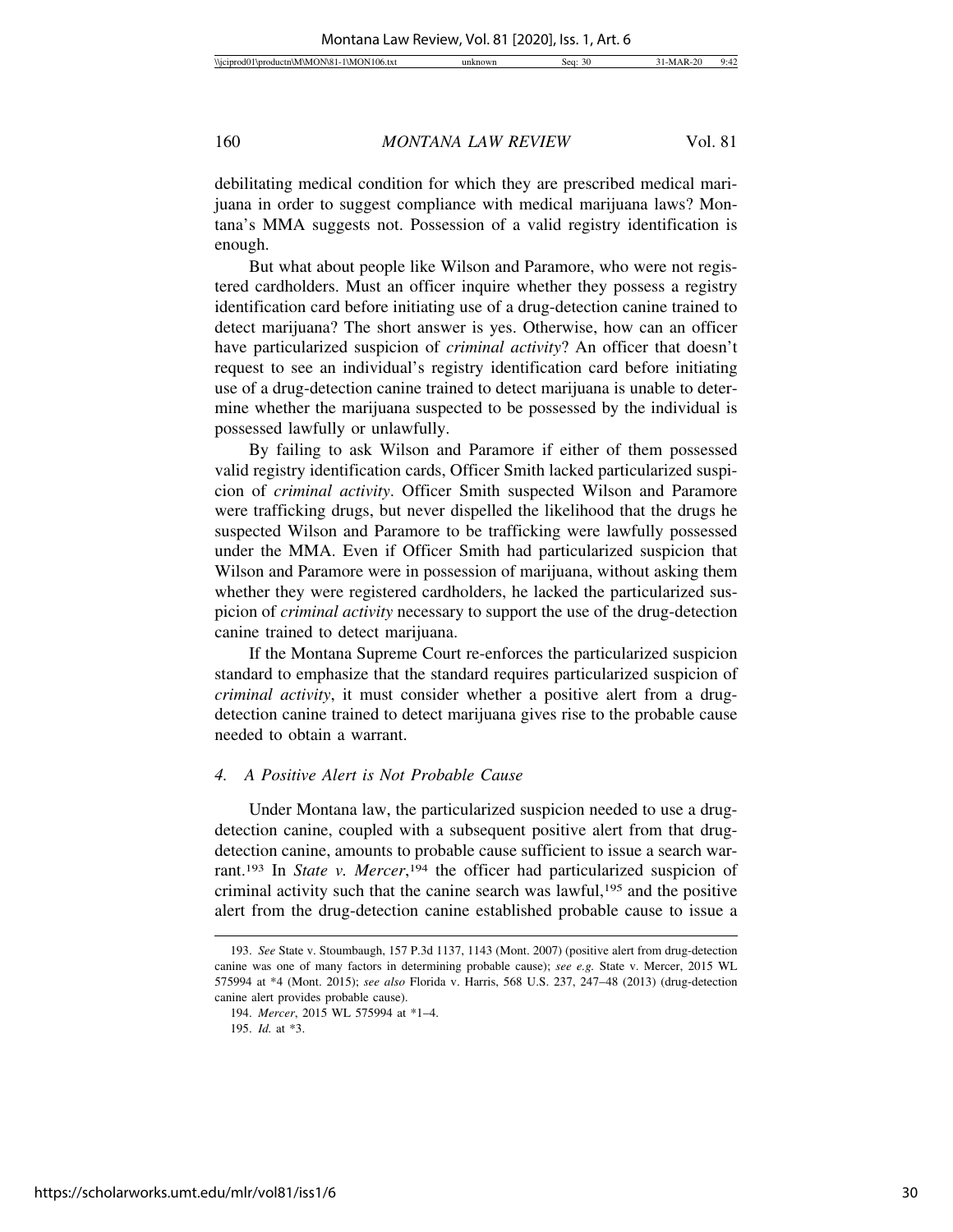warrant.196 There, a confidential informant indicated that Mercer used hidden compartments in his Lexus to transport drugs from California to Montana.197 The officer noticed modifications in Mercer's Lexus that were consistent with hidden compartments.<sup>198</sup> Thus, the use of the drug-detection canine was adequately supported by particularized suspicion.199 While the facts in *Mercer* clearly gave rise to particularized suspicion of criminal activity, it was the positive alert from the drug-detection canine that established probable cause to obtain a search warrant.200

However, this presumes that the positive alert indicates presence of illegal drugs. As discussed above, a drug-detection canine trained to alert to the presence of marijuana is unable to distinguish between marijuana possessed in compliance with the MMA and marijuana possessed illegally. While, in many cases, a positive alert from a drug-detection canine is just one of many factors supporting probable cause,201 in cases like *Mercer* and *Wilson*, which rely solely on a positive alert from a drug-detection canine to move from particularized suspicion to probable cause, a positive alert from a canine trained to detect marijuana is no longer a reliable indicator that the person or place to be searched contains drugs in violation of state law.202 In cases where the positive alert is the only factor distinguishing particularized suspicion from probable cause, the positive alert does not give rise to probable cause, and the judge should not issue a warrant.

#### *B. Non-judicial Alternative—the Next Generation of Drug-detection Canines*

As the old adage goes, "you can't teach an old dog new tricks." Due to the difficulties in retraining drug-detection canines, law enforcement should begin training the next generation of drug-detection canines to alert only drugs that violate state law. In fact, some canines are trained to do just that.203 However, most drug-detection canines currently used by state police are trained to detect numerous drugs *including* marijuana.

The canine's inability to distinguish between legally possessed marijuana and illegally possessed marijuana, or legally possessed marijuana and

<sup>196.</sup> *Id.* at \*4.

<sup>197.</sup> *Id.* at \*1.

<sup>198.</sup> *Id.*

<sup>199.</sup> *Id.* at \*3.

<sup>200.</sup> *Id.* at \*4.

<sup>201.</sup> *Stoumbaugh*, 157 P.3d at 1143; State v. Hart, 85 P.3d 1275, 1278 (Mont. 2004).

<sup>202.</sup> *See e.g.* People v. McKnight, 446 P.3d 397, 405–06 (Colo. 2019) (a positive alert from a canine trained to detect marijuana alone will not likely establish probable cause).

<sup>203.</sup> *See, e.g.* People v. Bailey, 427 P.3d 821, 824 (Colo. 2018) (using a drug-detection canine trained to detect a list of narcotics excluding marijuana was sufficient to give rise to probable cause needed to search the vehicle).